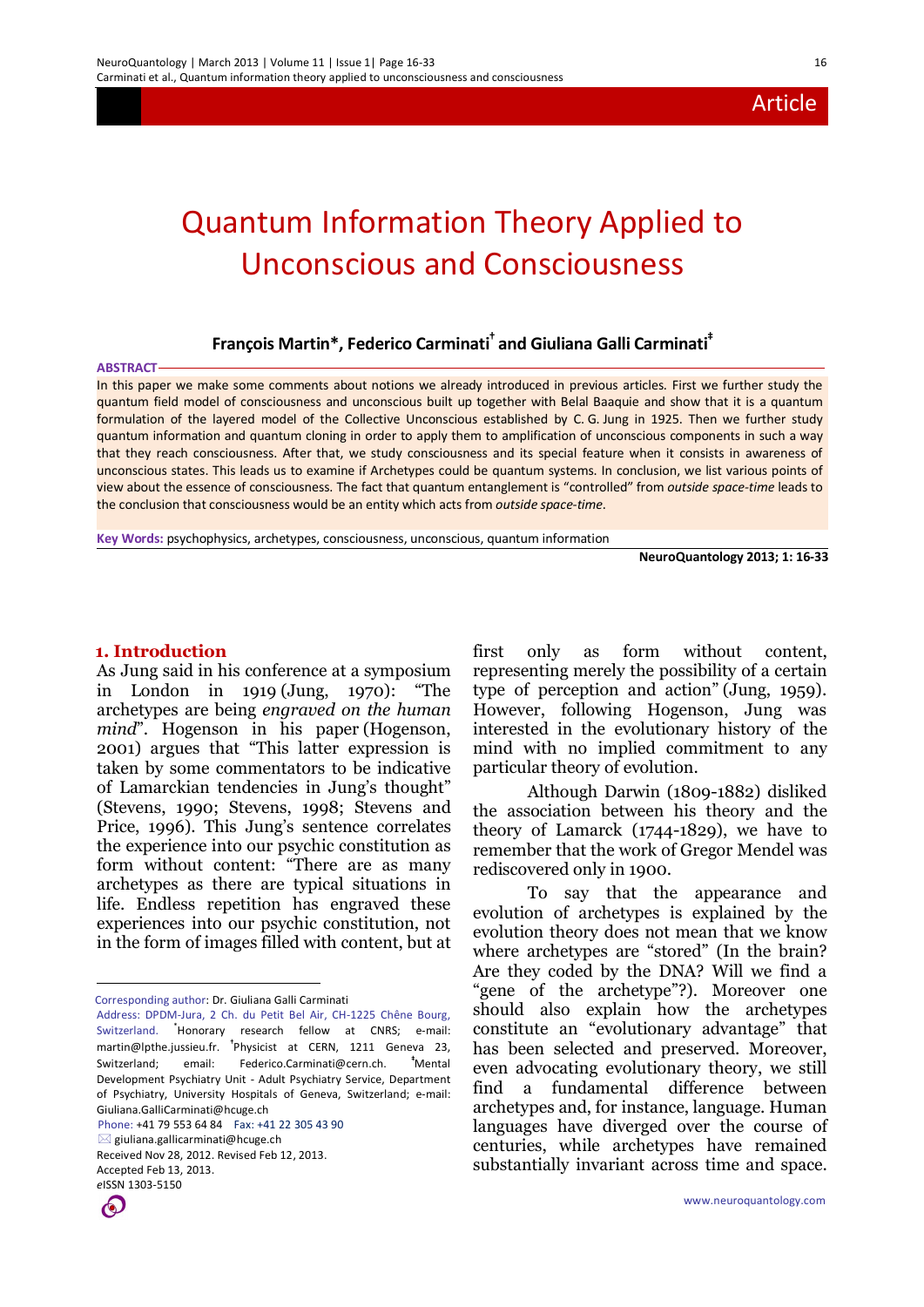Could we say that they belong to the realm of Platonic ideas?

In 1925, Carl G. Jung had the idea of a kind of geological survey of the psyche (Jung, 1925). Jung's description of the geology of the psyche is shown on Figure 1.

At the basis of the psyche there is what Jung called the central fire (H).2 Then there is the layer corresponding to general animal ancestors (G), the layer corresponding to primitive ancestors (F), the layer corresponding to large groups, such as Europeans (E), the layers corresponding to nations (D), to clans (C), to families (B) and to finish an individual psyche appears. In Jung's sketch of the psyche, ego, or consciousness of an individual, appears as a peak. The personal unconscious underlies it. Next, the Collective Unconscious (Jung, 1961; 1991), starting from the family's unconscious until the animal ancestors (or even until the beginning of life), underlies the personal unconscious. At the bottom of all things, or at the beginning of all things, there is the central fire (or quantum vacuum).

An original property of Jung's vision of the human psyche is that the central fire is directly connected to the individual's unconscious. The central fire permeates every layers of the Collective Unconscious and comes right up to the personal unconscious if we let it do it. The vacuum or the central fire containing all the seeds of all archetypes, this means that we can have direct access to archetypes. This direct access of an individual's unconscious to the vacuum, or the central fire, can explain some kind of dreams, especially archetypal dreams (such as Pauli's dreams). It may also explain some a-causal events such as synchronicity effects. We can assert that an individual unconscious "knows everything", in the sense that any individual unconscious has access to any information in the Universe. This does not mean that this information will necessarily reach the consciousness of any individual.

In 2003, Baaquie and Martin (2005) rediscovered this Jung's geological survey model of the psyche in the framework of quantum field theory. In particle physics we postulate the existence of quantum fields associated to each elementary particle. Those

fields are operators defined in all space-time and acting on states, vectors of a Hilbert space, corresponding to the wave function of a set of particles. A quantum field associated to a particle is the sum of a creation operator of the particle together with an annihilation operator of the particle. Thus the creation operator acting on the quantum vacuum  $|\Omega\rangle$  creates a state of the particle. The quantum vacuum contains all the quantum fields in a virtual state, i.e., none of the normal modes of the fields are excited in the vacuum, although they are virtually present.



Baaquie and Martin postulated that, like matter, mental states and human consciousness (and unconscious) would be of quantum nature. Thus they assume that the human psyche would be a particular excitation of an underlying universal mental (unconscious and consciousness) quantum field3. The human psyche is postulated to have a representation similar to a quantum system, with virtual and physical states corresponding to the potentiality and actuality of the human mind.

To describe the human psyche they suppose the existence of two kinds of quantum fields, namely one that refers to the specific individuality of the person, and which should be more or less localized with the person's specific existence and excludes other person's individual quantum field. The other quantum field represents the universality of the human psyche, which can overlap and include other's consciousness. It is natural to represent the individualized state of the human psyche by a

www.neuroquantology.com

 $2$  Later we will see that this central fire may be what physicists call the quantum vacuum.

<sup>&</sup>lt;sup>3</sup> In the following when we will refer to a quantum field of consciousness it will necessarily include the unconscious.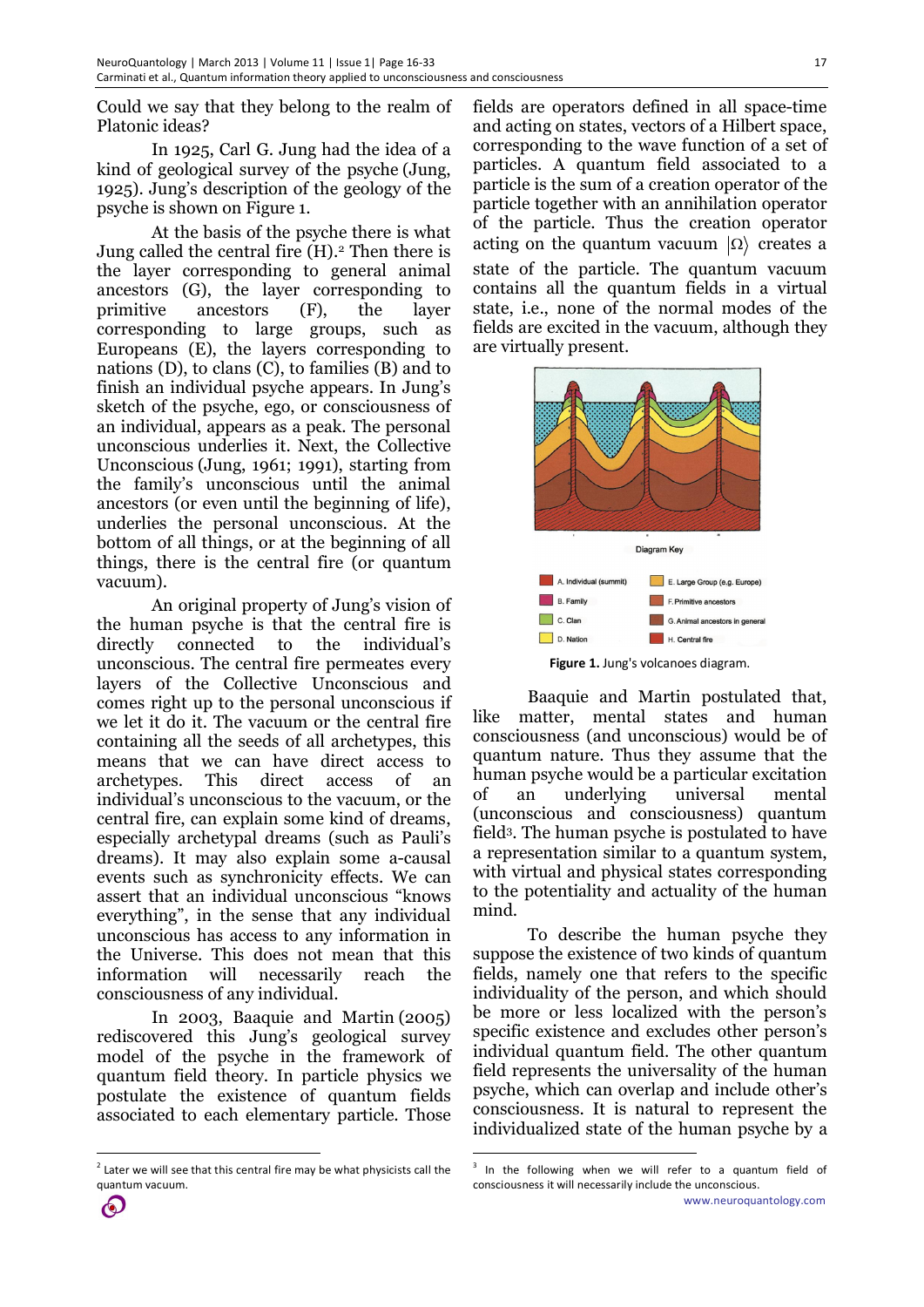fermion field  $\psi(t, x)$  and the universal character of human consciousness by a boson field  $\varphi(t, x)$ , where t, x are time and space coordinates.

As physicists try to unify all quantum fields of matter in a unique quantum field, we can try to unify the consciousness fields  $\psi(t, x)$ 

and  $\varphi(t, x)$  described above with this (possible) unique quantum field of matter and obtain a unique quantum field describing both matter and mind. In this way we will approach the holistic reality, the Unus Mundus, the "one world" of the 16<sup>th</sup> century alchemist Gerhard Dorn. This Unus Mundus was advocated by Jung and Pauli as the underlying reality in which mind and matter are unseparated. The "consciousness field" was separated from the unique quantum field of matter at the beginning of the Universe, but both fields remained quantum entangled. This happened when space-time was generated, i.e., at time  $t = 10^{-43}$  second, which is Planck's time, after the Big Bang. Of course, at that time, the individual centred consciousness field was zero together with all the boson fields  $\varphi_i(t, x)$ associated with each layers of Jung's volcanoes diagram (from B to G; see Figure 1). But all the seeds of those quantum fields, together with the seeds of archetypes, were present in the vacuum or the central fire (Figure 1).

However there are some problems. First, how did space-time emerge from this Unus Mundus, which could be the quantum vacuum or the central fire of Jung? Second, for Jung, the psyche is timeless and spaceless, i.e., it has its roots beyond space-time. But we already know that even in relativistic quantum field of matter there are some problems with space-time, especially in quantum gravity. Moreover we know that quantum entanglement transcends our notions of space and time (Caponigro, 2009). As far as matter and psyche are concerned, prior to any measurement, quantum correlations due to quantum entanglement are relevant to what David Bohm calls the implicate (or enfolded) order, which is beyond space-time, unlike the explicate (or unfolded) order which describes the phenomena that are manifest to our senses (consciousness) and to our instruments (Bohm, 1980). The implicate (or enfolded) order is in an undivided (or unfragmented) form, while the explicate (or unfolded) is in a fragmented form. In the  $\odot$ 

implicate order, mind and matter are unseparated (non-separable) entities.

For a lot (but not all; see for example references Eccles, 1994; Beck and Eccles, 1998) of neuroscientists, consciousness, preand un-consciousness are simply processes measuring dynamical complexity in the neural systems underlying consciousness: e.g., neural complexity, information integration and causal density (see Seth, Izhikevich, Reeke and Edelman, 2006).

At the beginning of his article, "Synchronicity, Mind and Matter" (Duch, 2003), W. Duch quotes, as a motto, a sentence of Pauli: "It would be most satisfactory if physics and psyche could be seen as complementary aspects of the same reality" (Jung and Pauli, 1952). Complementarity is the fact that two properties of a system are contradictory but nevertheless coexist in the system and appear depending on the kind of experiment we perform on the system. The best example is the wave aspect and the corpuscular aspect of matter.

In their paper Baaquie and Martin (2005) propose a simplified model for the ground state of the human species. This ground state  $|G(T)\rangle$  represents the total sum (or rather the total product) of all the excitations on the vacuum state  $|\Omega\rangle$  of the "consciousness field" that has been effected by human subjectivity over the entire period of human evolution. It is on this ground state that the present day psyche of human beings is standing, and the entire theoretical structure that we are born into is encoded in the ground state  $|G(T)\rangle = |G\rangle$ , where T stands for our contemporary time. Let us notice that this ground state  $|G(T)\rangle = |G\rangle$  is an unconscious state4, and that it has a structure close to what the Swiss psychoanalyst C. G. Jung called the Collective Unconscious.

Then, starting from this ground state of the human species and taking account of the contributions of the mother, the father, and all the siblings, the grandparents and uncles and aunts and first cousins and so on, Baaquie and Martin built a family effective ground state5

 $4$  From which some components can come to consciousness

<sup>5</sup> Which is still an unconscious state, from which some components can come to consciousness.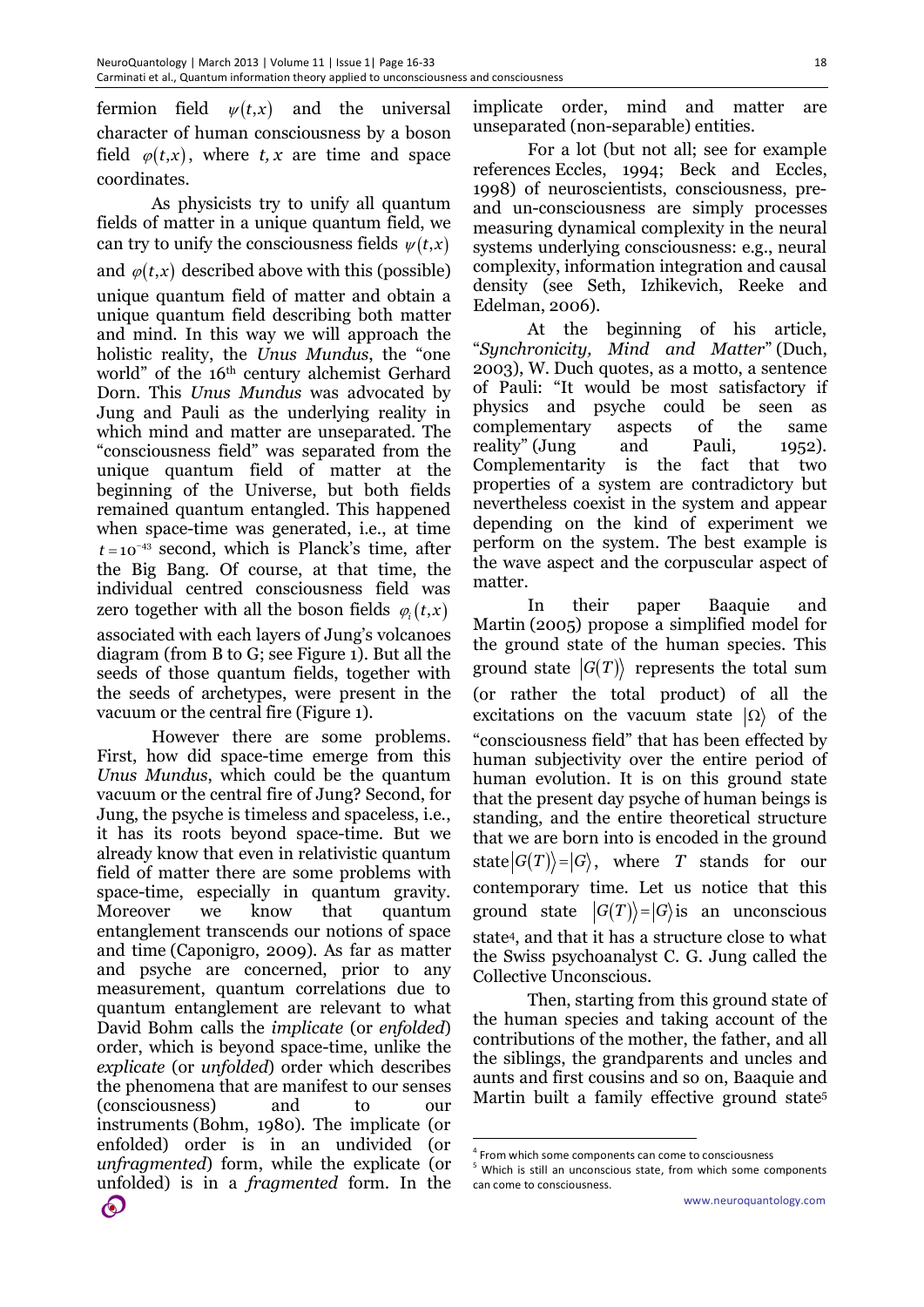$|G_{\text{Effect}}\rangle$  on which we can create an individual's ground state6 together with the individual's mental states, which can be either unconscious or conscious.

In their paper they wrote: "What is our interpretation of the vacuum state  $|\Omega\rangle$ ? It contains the seeds of all possible forms of subjectivity and consciousness that can exist in the Universe – be it human consciousness (and unconscious), or the consciousness of animals, or that of other alien species in some other planet. It is the state of possibility of all the psychic qualities and attributes of the Universe, all the laws and structure of the physical Universe." If we follow Jung the vacuum should also contain the seeds of all archetypes. Let us notice that we have a unique vacuum both for matter and for the psyche.

Baaquie and Martin's model is a layered model starting from the vacuum in which the various layers are generated by creation operators, i.e., mental fields. Thus there is a layer corresponding to life, another one corresponding to animals, then one corresponding to the human species, another one corresponding to a family until we reach the consciousness (and unconscious) of one individual belonging to that family.

How can we insert this direct connection between the vacuum and an individual's unconscious in a quantum field theory of the psyche? It could be similar to what happens in quantum field theory of matter in which vacuum permeates all spacetime and all matter, leading to processes such as vacuum fluctuations which lead to observable, finite physical effects, e.g., in the Lamb shift.

To each layer of Jung's volcanoes diagram (from B to G) we can associate a boson field  $\varphi_i(t, x)$  which is included in the Impersonal (general) "consciousness" field  $\varphi(t, x)$  described above (which includes the unconscious) and which represents the Collective Unconscious. In conclusion, we can say that Baaquie and Martin (2005) have drawn up a quantum interpretation, in terms of quantum fields, of Jung's layered model of the Collective Unconscious. But they have done more than this, in the way that they have

 $\overline{a}$ 

considered that the existence of a universal quantum field of "consciousness"7 could represent not only the Collective Unconscious but also a universal consciousness or awareness. The metaphor would be the one of a universal ocean of consciousness in which an individual consciousness would be like a wave that comes out of the ocean and eventually returns to the ocean.

In 2007, Carminati and Martin (2008; Martin and Galli Carminati, 2009) studied the individual unconscious and consciousness as quantum systems, i.e., as vectors of a Hilbert space. In such a frame they studied the phenomenon of consciousness and especially the awareness of unconscious components. Writing down the state of the unconscious as  $|U\rangle$  and the state of consciousness as  $|C\rangle$ , they introduced another state of the unconscious  $|I\rangle$  which is the insight or pre-consciousness<sup>8</sup>. By building a model of quantum entanglement between those three states they apply it to the awareness of unconscious components.

In 2009 we took the theory of quantum information as a model for the psyche (Martin, Carminati, Galli Carminati, 2009; 2010). We considered the individual human unconscious, pre-consciousness and consciousness as sets of quantum bits (qubits). We viewed how there can be communication between these various qubit sets. In doing this we were inspired by the theory of nuclear magnetic resonance (NMR). In this way we built a model of handling a mental qubit with the help of pulses of a mental field. Starting with an elementary interaction between two qubits we built twoqubit quantum logic gates that allow information to be transferred from one qubit to the other. In this manner we built a quantum process that permits consciousness to "read" the unconscious and vice versa. The elementary interaction, e.g., between a preconsciousness qubit and a consciousness one, allows us to predict the time evolution of the pre-consciousness + consciousness system in which pre-consciousness and consciousness are quantum entangled. This time evolution exhibits Rabi oscillations that we named

Same as Footnote  $5$ .

<sup>7</sup> See Footnote 3.

<sup>&</sup>lt;sup>8</sup> In this article we will consider the insight states  $|I\rangle$  and the preconsciousness states  $|p\rangle$  as different quantum states. Insight, which designates also perspicacity or intuition, is different from preconsciousness which designates those quantum states which are "close" to consciousness. Latter in this article we will use insight as an ancilla or cloning machine M.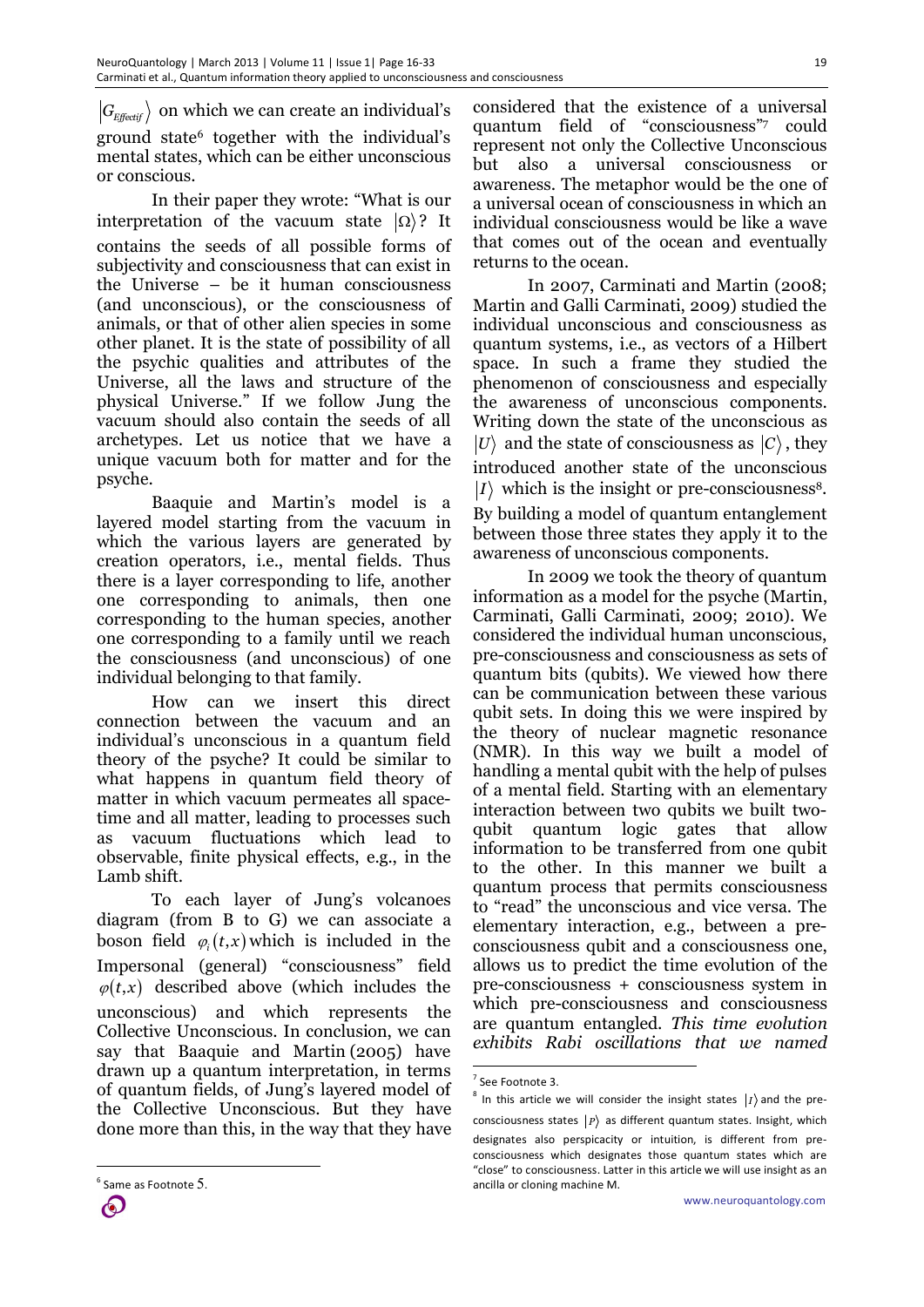mental Rabi oscillations. This time evolution shows how for example the unconscious can influence consciousness. In a process like mourning the influence of the unconscious on consciousness, as the influence of consciousness on the unconscious, are in agreement with what is observed in psychiatry.

In Section 2 of this article we remind one of our representation of mental qubits and of quantum psyche fields built by analogy with spin-qubits and magnetic fields in NMR. In Section 3, still by analogy with NMR, we remember how to rotate a mental qubit on the Bloch's sphere by a pulse of a quantum psyche field with could be the quantum field of consciousness (volition), or of the individual unconscious, or of Jung's Collective Unconscious (archetypes), or even a quantum field of someone else's unconscious (e.g., in the framework of psychoanalysis). In Section 4 we describe the three main types of contact interactions between two qubits, which are used in quantum information and could be applied to mental qubits. Then we remind one of the implementation of controlled-NOT (CNOT) two-qubit quantum gate which leads to quantum entanglement and to nonseparable qubit systems. Due to a basic theorem of quantum computation which states that any unitary transformation on a two-qubit system can be factorized into a CNOT gate and rotations described in Section 3, we can build quantum circuits with any number of qubits. Therefore we can build non-separable qubit systems with any number of qubits. In Section 5 we consider quantum cloning. There is a nocloning theorem, due to Wootters and Zurek (1982), which prevents to duplicate perfectly an arbitrary quantum state. However it is possible to make an approximate quantum cloning which could be optimal. In quantum optics, using (approximate) quantum cloning, it is possible to amplify a quantum state in an optimal way. By analogy, we speculate that it is an approximate process of quantum cloning which amplifies the information contained in the unconscious. The quantum no-cloning theorem could explain why, for example, the information contained in a dream is transformed during the process of amplification before reaching consciousness. This is quite important since "dreams are the royal road which leads to the unconscious" (Freud, 1920).

In Section 6 we consider consciousness and its various forms. First we study  $\odot$ 

perceptive consciousness (subsection 6.a). In a normal state of awake consciousness, our sensor senses comprehend a "classical" external world, i.e., a world without superposition of states. But, as far as our internal world (mental states) is concerned (subsection 6.b), we show that our consciousness can comprehend a quantum world, with "pointer-states" (i.e., classical states, Zurek, 2007) together with interferences between them (i.e., superposition of mental states). In the same line of thought, we point out another difference between physical and mental states: If, in order to become classical, quantum physical states may be subjected to collapse of the wave function (or reduction of the wave packet),- a fact which is far to have unanimous support from physicists -, there is no such process for quantum mental states. A mental state can become conscious without any collapse of the wave function, i.e. without destroying the superposition of mental states, a phenomenon which fits with Everett's "Relative State" or "many-worlds" theory (Everett, 1957; Wheeler 1957). In continuation of those ideas, we study awareness of unconscious states (subsection 6.c). We put the emphasis on the fact that if, for physical states, decoherence (interaction with the environment) is of paramount importance in the transition from quantum to classical, there is no such process like decoherence in the realization of unconscious states (subsection 6.d).

In Section 7 we consider Archetypes which are, according to C. G. Jung (1971: page 167), basic entities of the deep Collective Unconscious. We tell apart Archetypes (with a big A) and archetypes (with a small a). We call them Archetypes, with a big A, when they are "empty of form", i.e., empty of any representation. In this instance they are quantum systems which simply contain quantum information. They could be quanta of the Universal Unconscious Quantum Field. The interaction of those Archetypes with an individual unconscious (especially with memory states) and also with some parts of the Collective Unconscious (especially the collective memory states of the human species) will make appear archetypes (with a small a) which will be representations of the Archetypes. Those archetypes can be considered as "pointer-states" of the unconscious, but of a very special kind. Contrarily to what occurs in quantum physics,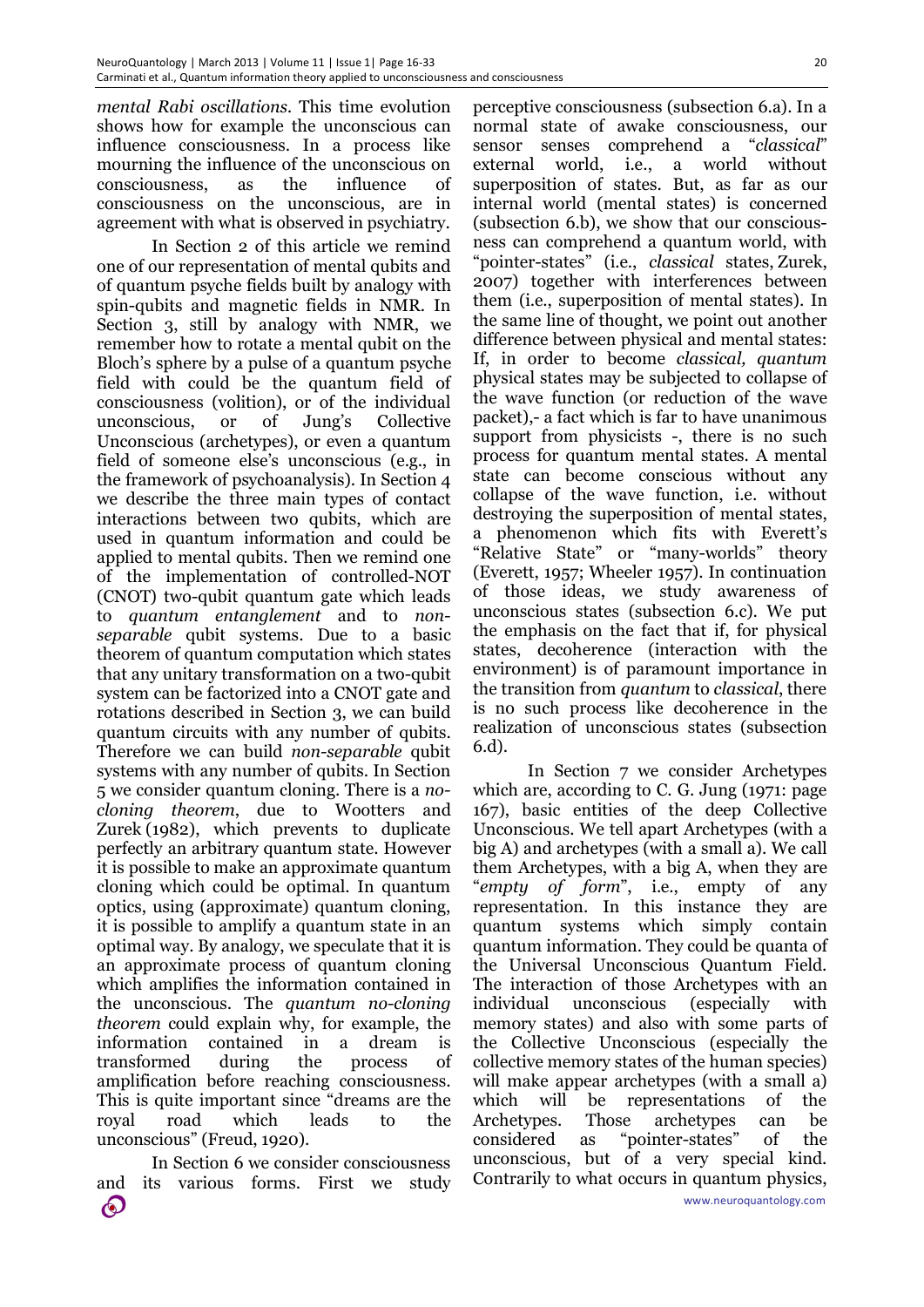these archetypal "pointer-states" of the unconscious coexist in the same representation, in the same archetype. In this way archetypes are conjunctions of opposites. They cannot be considered as classical, they remain quantum. We give some examples of archetypes: "young and old woman" (Figure 6), Rebis (Figure 7), representation of Shiva (Figure 8).

Then we make some comments about mathematics considered as Archetypes (subsection 7.1). Finally our conclusions are given in Section 8.

## 2. Quantum information theory: qubits

In his paper "World as system self-synthesized by quantum networking" J. A. Wheeler (1988) sees the world as a "self-synthesizing system of existences, built on observer-participancy via a network of elementary quantum phenomena. The elementary quantum phenomena in the sense of Bohr, the elementary act of observerparticipancy, develops definiteness out of indeterminism, secures a communicable reply in response to a well-defined question." To such a well-defined question there is a yes or no answer. For example the no answer will be represented by the state  $|0\rangle$  and the yes answer by the state  $|1\rangle$ . The elementary quantum state will be a qubit (quantum bit) which is a superposition of the states  $|0\rangle$  and  $\ket{1}$ :

$$
|\Psi\rangle = e^{-i\phi/2} \cos(\theta/2)|0\rangle + e^{i\phi/2} \sin(\theta/2)|1\rangle
$$
 (1)

This qubit is represented by a vector on the Bloch's sphere (Figure 2).

In references (Galli Carminati and Martin, 2008; Martin and Galli Carminati, 2007; Martin, Carminati and Galli Carminati 2009; 2010) we have represented the unconscious of a person in a mourning process by the qubit:

$$
|U\rangle = e^{-i\phi/2} \cos(\theta/2)|U\mathbf{o}\rangle + e^{i\phi/2} \sin(\theta/2)|U\mathbf{1}\rangle
$$
 (2)

where  $|U_0\rangle$  is the state corresponding to a mourning that is accomplished and  $|U_1\rangle$  the state corresponding to a mourning that is not achieved. Let us notice that the qubit  $|U\rangle$  has to be multiplied by a function  $f_{\mu}(\vec{x}, t)$  which is the probability amplitude of finding the qubit  $|U\rangle$  at the space-time point  $(\vec{x},t)$ . For an individual unconscious qubit this probability amplitude is more or less located in the body of the individual, especially in his brain.



**Figure 2.** Bloch's sphere which enables to represent the qubit  $|\Psi\rangle$  by a vector of polar angles  $\theta$  and  $\varphi$ .

By analogy with the theory of nuclear magnetic resonance (NMR) we assume that magnetic resonance (NMR) we assume that<br>there is a psyche mental field  $\vec{B}_{U_0}$  which points toward the direction of the qubit  $|0\rangle$ , i.e., toward the direction of the Oz axis on the Bloch's sphere. This psyche mental field  $\vec{B}_{U_0}$  is the analogue of the magnetic field  $\vec{B}_0$  in NMR (Martin, Carminati and Galli Carminati, 2010; Vandersypen and Chuang, 2004). It has a space-time dependence, i.e., it depends on the space-time point $(\vec{x}, t)$ , and it can be a quantum field which means that since it points along the Oz axis it is a quantum field of which creation operator of a field quantum is proportional to the Pauli matrix  $\sigma_z$ .

Let us notice that the axes  $Ox$ ,  $Oy$  and Oz of the Bloch's sphere are not space axes, since the Bloch's sphere is not a sphere in space but in the Hilbert space of the qubit. Oz axis direction is nothing else but the pointerstate directions  $|U_0\rangle$  (e.g., father is dead) and  $|U_1\rangle$  (e.g., father is alive). So the psyche field  $\vec{B}_{U}$  that "selects" this direction is a field related to the external reality and consequently to the environment. It is a quantum psyche field which has its roots in the external reality, in the environment. It measures the relation of the individual unconscious and consciousness with external reality.

Let us also notice that this psyche field  $\vec{B}_{U_0}$  that "selects" the pointer- states direction could also be a field related to the Collective Unconscious and more specifically to archetypes. As an example the archetype of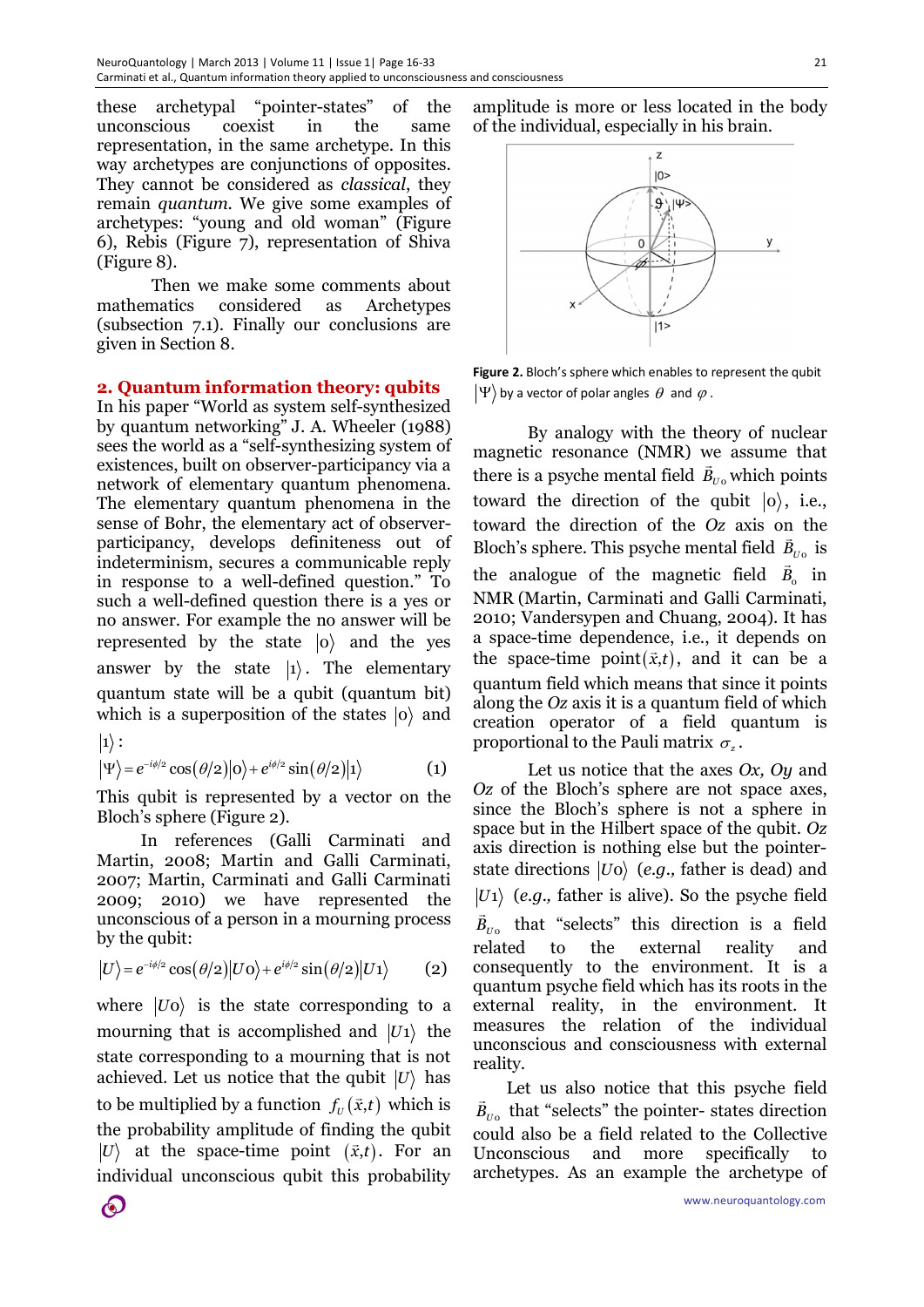"Eternity" will select the pointer-state  $|U_1\rangle$ (father is alive and never dies) in the unconscious. If the father is really dead, this unconscious state  $|U_1\rangle$  will be in contradiction with the state of consciousness  $|Co\rangle$  (father is dead).9

## 3. Rotation of a qubit

The basic logical quantum gates acting on only one qubit are rotations on the Bloch's sphere. The most general rotation of angle  $\theta_1$  around an axis defined by the unitary vector  $\vec{n} = n_x \vec{e}_x + n_y \vec{e}_y + n_z \vec{e}_z$  on the Bloch's sphere is implemented by the operator:

$$
\mathcal{R}_{\vec{n}}(\theta_1) = \exp[-i\theta_1 \vec{n} \cdot \vec{\sigma}/2]
$$
 (3)

where  $\vec{\sigma} = \sigma_x \vec{e}_x + \sigma_y \vec{e}_y + \sigma_z \vec{e}_z$  is a Pauli matrix vector.

In reference (Martin, Carminati and Galli Carminati, 2010), still by analogy with NMR, we showed that any rotation (3) of a qubit on the Bloch's sphere can be implemented by a pulse of a psyche field  $B_{U_0}$ "along the Oz axis", together with a radiofrequency pulse (RF pulse) in the  $(Ox, Oy)$ plane. Such a radio-frequency pulse is the pulse of a psyche field  $\vec{B}_{U_1}(t)$  (analogue to an electromagnetic field) which rotates in the  $(0x, 0y)$  plane with frequency  $\omega_{rf} / 2\pi$ , this frequency being equal or close to the Larmor frequency  $\omega_0/2\pi$ , <sup>10,11</sup> When the rotating frequency  $\omega_{rf} = \omega_0$  (resonance), such a RF pulse is called a Rabi pulse.

For a mental qubit representing mourning (formula (2)), or for any binary mental state, a pulse of a psyche field "along the Oz axis",  $\vec{B}_{U_0}$ , modifies the  $\phi$  angle without modifying the  $\theta$  angle, a fact which is not very interesting concerning the evolution

and  $|1\rangle$ . Such operators are proportional to the operators  $\sigma_+ = (\sigma_x + i \sigma_y)/2$  and  $\sigma_- = (\sigma_x - i \sigma_y)/2$ , where  $\sigma_x$  and  $\sigma_y$ are Pauli matrices.

of mourning, this one being "measured" by the variation of the  $\theta$  angle.

By contrast a psyche field pulse "rotating in the  $(Ox, Oy)$  plane",  $\vec{B}_{U_1}(t)$ , will modify the  $\theta$  angle and therefore will make mourning evolve. For simplicity let us assume that the  $\phi$  angle is equal to 0. Therefore in such a case a psyche field pulse pointing along the Oy axis will modify the  $\theta$  angle by a quantity proportional to the duration  $t_p$  of the pulse. Effectively, in order for mourning to evolve in the "good" way, i.e., that the  $\theta$  angle tends toward 0, it is necessary for the psyche field to point along the direction –*Oy*.

We have seen that the quantum psyche field,  $\vec{B}_{U_0}$ , has its roots either in the external reality, in the environment, - it measures the relation of the individual unconscious and consciousness with external reality - , or in the Collective Unconscious (archetypes). What about the rotating quantum psyche field,  $\vec{B}_{U_1}(t)$ ? It could be a quantum field of consciousness (the will) or of the individual unconscious, e.g., of Freud's Id, Repressed, Ego and Super-ego, or of Jung's Persona, Shadow and Oneself. It could also be a quantum field of the Collective Unconscious (archetypes) or a quantum field of someone else's unconscious (e.g., in the framework of psychoanalysis).

## 4. Interaction between two qubits

In reference (Martin, Carminati and Galli Carminati, 2010) we have studied the effect of a contact interaction between two qubits of which the Hamiltonian is:

which the Hamiltonian is.  
\n
$$
H_J = hJ\vec{I}^1 \otimes \vec{I}^2
$$
\n(4)

where  $\vec{I}^1 = \vec{I}^1_x \vec{e}_x + \vec{I}^1_y \vec{e}_y + \vec{I}^1_z \vec{e}_z = \vec{\sigma}^1/2$ ,  $\vec{\sigma}^1$  being the Pauli matrix vector acting on qubit 1. The same is true for  $\vec{I}^2 = \vec{\sigma}^2/2$ , which concerns qubit 2. This is the Hamiltonian of an isotropic Heisenberg exchange interaction. It appears mainly in solid-state quantum information. The *J* constant is the coupling strength between the two qubits.<sup>12</sup>

 $9$  See Special case I (Subsection 5.1.1) in reference (Martin, Carminati and Galli Carminati, 2010)<br><sup>10</sup> For a definition of the Larmor frequency ω<sub>0</sub>/2π, see reference

<sup>(</sup>Martin, Carminati and Galli Carminati, 2010).

<sup>11</sup> On a quantum point of view a psyche field "located in the (*Ox, Oy*) plane" is a field of which field quanta creation and annihilation operators respectively create and annihilate the quantum states  $|0\rangle$ 

www.neuroquantology.com <sup>12</sup> The fact that Planck's constant *<sup>h</sup>* appears in a Hamiltonian supposed to describe a mental process looks meaningless, this constant being involved *a priori* only in microscopic matter processes. Moreover until proved otherwise we have not clearly define what is mental energy. However that may be, in Schrödinger's equation or in the time evolution operator *U(t)*, only the operator *H/h* takes place. Therefore Planck's constant does not appear in quantities that interest us, i.e. the time evolution operators. Let us notice that,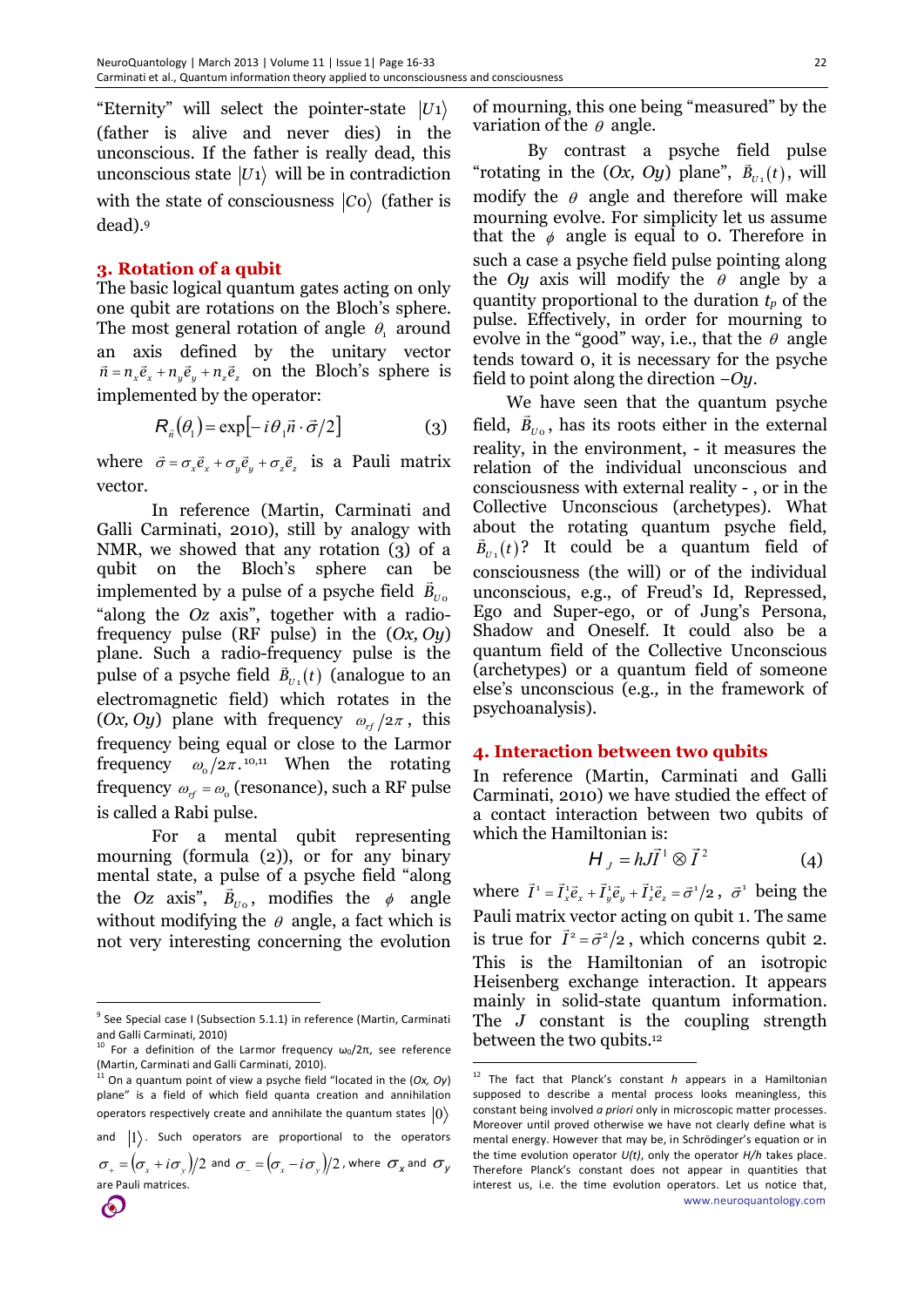The symbol  $\otimes$  represents the tensor product of the two operators  $\vec{I}^1$  and  $\vec{I}^2$  which acts in the space tensor product of the two Hilbert spaces of qubits 1 and 2. By using the relation between the angular momentum operator vector and the Pauli matrix vector we obtain the formula:

$$
\vec{I}^1 \otimes \vec{I}^2 = \left(\sigma_x^1 \otimes \sigma_x^2 + \sigma_y^1 \otimes \sigma_y^2 + \sigma_z^1 \otimes \sigma_z^2\right) / 4 \tag{5}
$$

In NMR, for nuclear spins in a static magnetic field  $\vec{B}_0$  along the Oz axis, and under some conditions, the Hamiltonian (4) simplifies to:

$$
H'_{J} = hJI_{z}^{1} \otimes I_{z}^{2}
$$
 (6)

which is known as the Hamiltonian of a secular interaction.

In reference (Martin, Carminati and Galli Carminati, 2010), we have also assumed that in the presence of the quantum psyche field  $\vec{B}_{U_0}$ , the interaction Hamiltonian (4) simplifies to the Hamiltonian (6). The interaction Hamiltonian (6) proves very useful to implement logical two-qubit gates.

There is a third Hamiltonian of a "contact type" interaction between two qubits, known as the flip-flop interaction:

$$
H''_j = hJ\left(\sigma_x^1 \otimes \sigma_x^2 + \sigma_y^1 \otimes \sigma_y^2\right)/4
$$
  
=  $hJ\left(\sigma_x^1 \otimes \sigma_x^2 + \sigma_x^1 \otimes \sigma_y^2\right)/2$  (7)

This last interaction leads to Rabi oscillations of frequency J.

## 4.1 Implementation of two-qubit logical quantum gates

The basic two-qubit logical quantum gate is the controlled-NOT (CNOT) gate. In the basis

 $|00\rangle$ ,  $|01\rangle$ ,  $|10\rangle$  and  $|11\rangle$  in which the first index refers to qubit 1, whereas the second one refers to qubit 2, this gate is represented by the matrix:

$$
\boldsymbol{U}_{\text{CNOT}} = \begin{pmatrix} 1 & 0 & 0 & 0 \\ 0 & 1 & 0 & 0 \\ 0 & 0 & 0 & 1 \\ 0 & 0 & 1 & 0 \end{pmatrix}
$$
 (8)

The matrix notation of base qubits  $|oo\rangle$ ,  $|o1\rangle$ ,  $|10\rangle$  and  $|11\rangle$  is the following:

$$
|00\rangle = \begin{pmatrix} 1 \\ 0 \\ 0 \\ 0 \end{pmatrix} |01\rangle = \begin{pmatrix} 0 \\ 1 \\ 0 \\ 0 \end{pmatrix} |10\rangle = \begin{pmatrix} 0 \\ 0 \\ 1 \\ 0 \end{pmatrix} |11\rangle = \begin{pmatrix} 0 \\ 0 \\ 0 \\ 1 \end{pmatrix}
$$
 (9)

The  $U_{CNOT}$  transformation flips qubit 2 (target qubit) if and only if the quantum state of qubit 1 (control qubit) is  $\ket{1}$  (Figure 3).

In the following we will represent the CNOT gates by the diagram of Figure 4. A basic theorem of quantum computation states that up to an irrelevant overall phase, any unitary transformation  $U$  acting on two qubits can be factorized into a  $U_{CNOT}$  gate and rotations  $R_{\vec{a}}(\theta_1)$  acting on each of the two qubits (Nielsen and Chuang, 2000).

By analogy with NMR, in reference (Martin, Carminati and Galli Carminati, 2010) thanks to the interaction (6) acting between the two qubits during a given time  $t = 1/2J$ , and thanks to radio-frequency pulses acting on each of the two qubits also during a given time, we are able to implement a CNOT gate between two qubits and therefore to implement any unitary transformation on a two-qubit system.

Usually, if initially the system of the two qubits is in a factorized state  $|\Psi_{1}\rangle |\Psi_{2}\rangle$ , after going through the CNOT12 gate, the state of the two-qubit system will be non-separable. The two qubits will be quantum entangled.

In reference (Martin, Carminati and Galli Carminati, 2010), we saw that the product of the three CNOT gates: CNOT12 CNOT21 CNOT12 exchanges the states of qubits 1 and 2. It is a swapping of the states of qubits 1 and 2.

Knowing that any unitary transformation U acting on two qubits can be factorized into a  $U_{CNOT}$  gate and rotations  $R_{\vec{v}}(\theta_1)$  acting on each of the two qubits we can build quantum circuits with any number of qubits. An example of such a circuit is given on Figure 5 (Haroche, 2010; Buzek and Hillery 1996; Scarani et al., 2005).13

 $\overline{a}$ according to Lotka (1925; Vannini, 2008), Planck's constant could intervene in the phenomenon of emergence of (subjective) consciousness.

<sup>&</sup>lt;sup>13</sup> This Figure is excerpted from Serge Haroche's Quantum Physics Lesson of February 1st 2010 (Haroche, 2010).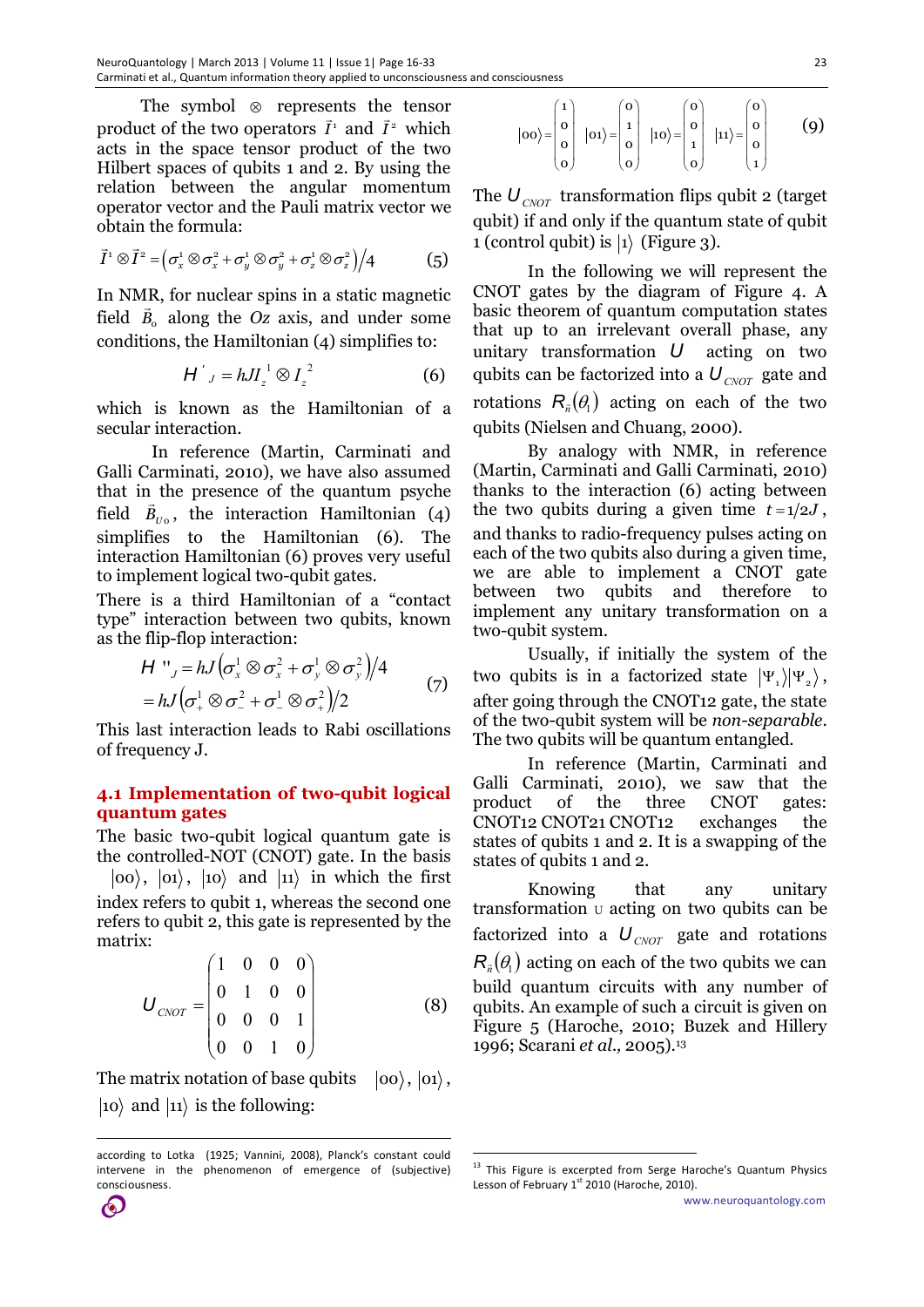

Figure 3. Representation of the CNOT<sub>12</sub> gate for base qubits (see formula 9).

<u>.</u>



**Figure 4.** Schematic representation of a CNOT gate.



**Figure 5.** Circuit of optimal cloning.

Let us notice that a circuit of qubits looks like a Feynman diagram. In the circuit of optimal cloning represented on Figure 5 the qubit  $|0\rangle$ 

acts as an ancilla. In references (Galli Carminati and Martin, 2008; Martin and Galli Carminati 2007; Martin, Carminati and Galli Carminati 2010) we have used the insight, which allows ideas to reach our consciousness, as an ancilla. We considered it as a preconscious quantum system that we designated by the qubit  $|I\rangle$  in the case of mourning. Let us notice that in this paper we will make a difference between insight states  $|I\rangle$  and pre-consciousness states  $|P\rangle$  (see Footnote 8).

#### 5. Quantum Cloning

In reference (Martin, Carminati and Galli Carminati, 2010) we have used a sequence of swappings so that the preconscious qubit  $|P\rangle$ , closest to consciousness, is in the quantum state of the unconscious qubit  $|U\rangle$ . Then this preconscious qubit  $|P\rangle$  interacts with the consciousness qubit  $|C\rangle$ .

Another way to process is to clone the information carried by the unconscious qubit  $|U\rangle$  on a preconscious qubit  $|P\rangle$ . But there is a no-cloning theorem: No quantum operation can duplicate perfectly an arbitrary quantum state (Wootters and Zurek, 1982).14 If instead of using a sequence of swappings to transfer the quantum information of the unconscious qubit  $|U\rangle$  on the preconscious qubit  $|P\rangle$ , closest to consciousness, we use cloning to transfer this information it will be only approximate, at best optimal (with fidelity  $F = 5/6$ ). This is very interesting because one knows that when a dream becomes conscious the information contained in the dream has been transformed. Moreover in the case of an archetype the information contained in it acquires a special content only when it has been filled with the material of conscious experience (Jung, 1971).

As in quantum optics, it may be possible to use cloning as amplification of the quantum state of unconscious qubit  $|U\rangle$ . In quantum optics, for a given energy (or frequency), we consider the qubits of the light field in two independent modes, corresponding to two orthogonal polarizations, horizontal and vertical. The light amplification process is based on stimulated emission (Haroche, 2010; Scarani et al., 2005). In welldefined conditions this amplification process can attain the optimal fidelity for a symmetric, universal  $N \rightarrow M$  cloning of qubits (cloning N identical qubits on M qubits; optimal fidelity  $F_{N\rightarrow M} = (MN + M + N)/(M(N+2))$  (Gisin and Massar, 1997).

<sup>&</sup>lt;sup>14</sup> Cloning a quantum state  $|\Psi\rangle$ <sub>a</sub> is duplicating it in a quantum system  $|\Psi\rangle$   $\otimes |\Psi\rangle$  where the quantum state  $|\Psi\rangle$  is identical to the quantum state  $\ket{\Psi}_{a}$ . On the contrary, swapping quantum states  $|\Psi\rangle$  and  $|\Psi\rangle$  is exchanging the information between the two quantum states, so that  $\ket{\Psi}_\mathsf{a}{\otimes}\ket{\Psi}_\mathsf{b}$  becomes  $\ket{\Psi}_\mathsf{b}{\otimes}\ket{\Psi}_\mathsf{a}$ :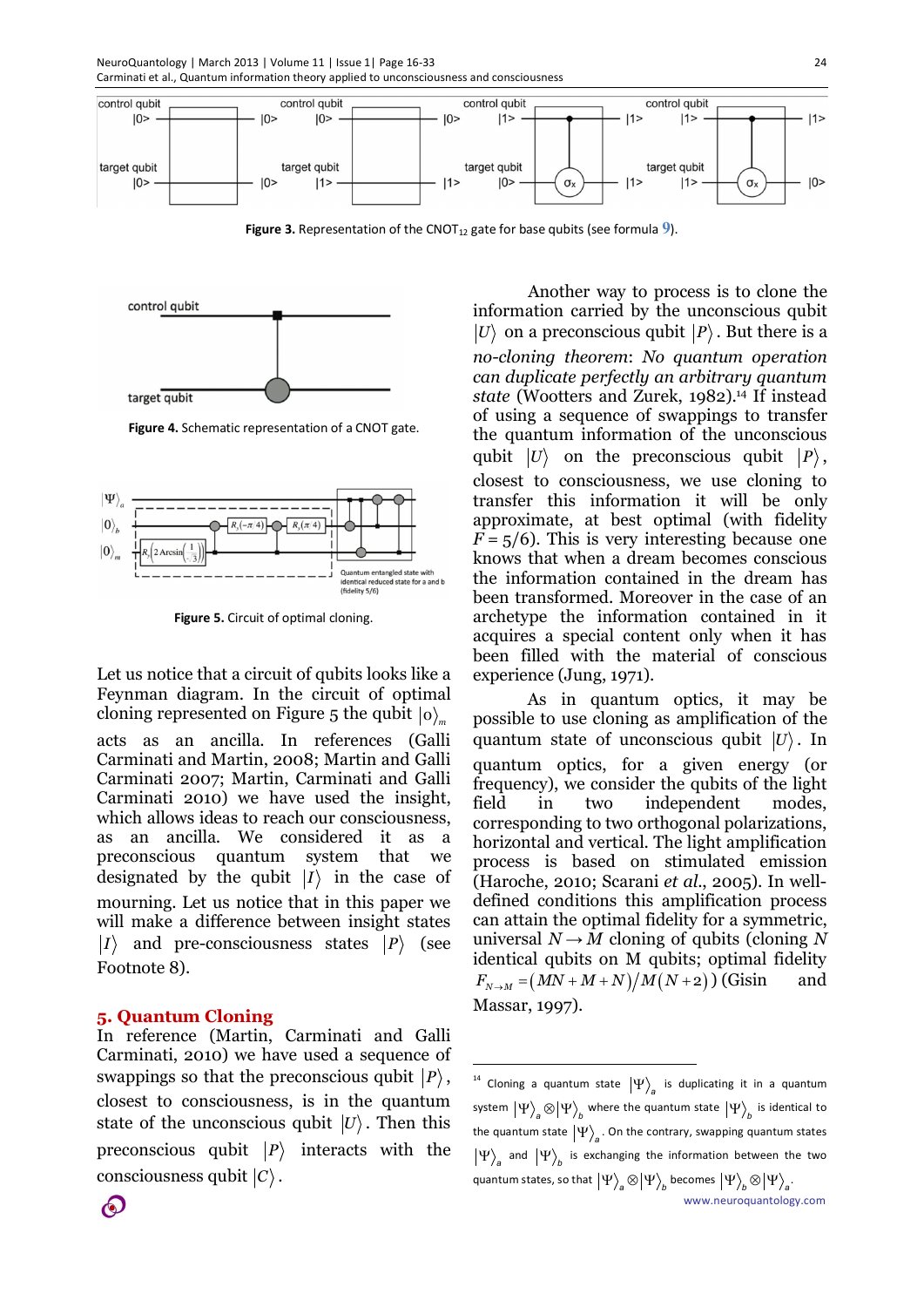In the psyche we will suppose that it is possible (for example by using quantum circuits similar to the one of Figure 5) to clone the unconscious qubit  $|U\rangle$  on (M-1) preconscious qubits  $|P\rangle$  closest to consciousness with the following unitary operation (Gisin and Massar, 1997; Bruss et al., 1998):15

$$
|U\rangle \otimes |P\rangle^{\otimes (M-1)} \otimes |M\rangle \rightarrow |\Psi\rangle \tag{10}
$$

where  $|M \rangle$  is the quantum state of the ancilla M which mediates the interaction between the quantum systems  $|U\rangle$  and  $|P\rangle^{\otimes(M-1)}$ . In this process the information contained in the initial unconscious qubit  $|U\rangle$  is shuffled between the states  $|U\rangle$ ,  $|P\rangle^{\otimes(M-1)}$  and (possibly) the ancilla state  $|M \rangle$ . The state  $|\Psi \rangle$  is a quantum entangled state of state  $|U\rangle$ ,  $(M-1)$ states  $|P\rangle$  and ancilla state  $|M \rangle$ . If the cloning is universal and symmetric the M reduced density operators corresponding to state  $|U\rangle$ and (*M*-1) states  $|P\rangle$  are the same.

Let us consider first the case  $M=2$ , i.e., cloning qubit  $|U\rangle$  on qubit  $|P\rangle$  in a universal, symmetric and optimal way (Buzek and Hillery, 1996). The initial unconscious qubit  $|U\rangle$  is given by formula (2) which we can also write:

$$
|U\rangle = e^{-i\phi/2} \cos(\theta/2)|0\rangle + e^{i\phi/2} \sin(\theta/2)|1\rangle \qquad (11)
$$

Figure 5 shows the optimal cloning circuit in the case of an initial preconscious state  $|P\rangle = |P0\rangle = |0\rangle$ . For any initial qubit  $|P\rangle$ there is a universal and symmetric cloning which leads to the same reduced density operators for U and P:

$$
\rho_U^{final} = \rho_P^{final} = F|U\rangle\langle U| + (1 - F)|U^{\perp}\rangle\langle U^{\perp}| \quad (12)
$$

where F is the fidelity (independent of the initial state  $|U\rangle$ , due to universality) and:

$$
\left|U^{\perp}\right\rangle = e^{-i\phi/2}\cos(\theta/2)|0\rangle - e^{i\phi/2}\sin(\theta/2)|1\rangle \tag{13}
$$

 $|U^{\perp}\rangle$  is the state orthogonal to the state  $|U\rangle$ , corresponding to the vector opposite to  $|U\rangle$  on the Bloch's sphere (Figure 2).  $|U^{\perp}\rangle$  is also called the *anticlone* state of the input state  $|U\rangle$ . There is a maximum value of the fidelity,  $F_{\text{max}} = 5/6$ , which is obtained with an optimal cloning (Buzek and Hillery, 1996)( Figure 5).

Let us now consider the case of cloning (10) for any  $(M-1)$  qubits  $|P\rangle$ , i.e., cloning qubit  $|U\rangle$  on (M-1) qubits  $|P\rangle$  in a universal, symmetric and optimal way. A universal and symmetric cloning of unconscious qubit  $|U\rangle$ leads to the same reduced density operator for  $U$  and  $(M-1)$   $P$ :

$$
\rho_{1\rightarrow M} = F_{1\rightarrow M} |U\rangle\langle U| + (1 - F_{1\rightarrow M}) |U^{\perp}\rangle\langle U^{\perp}| \qquad (14)
$$

where  $|U\rangle$  and  $|U^{\perp}\rangle$  are respectively given by (11) and (13).  $F_{1\rightarrow M}$  is the fidelity, whose maximum value is:

$$
F_{1 \to M} = \frac{2M + 1}{3M} \tag{15}
$$

which is obtained for a universal, symmetric and optimal cloning (Gisin and Massar, 1997). For large M this maximum value of the fidelity is approximately 2/3. Let us notice that in this approximate process of cloning, unconscious state of U and  $(M-1)$  preconscious states of P are no more pure states but became mixed states. Anyway we have amplified approximately the information contained in the unconscious state  $|U\rangle$  onto  $(M-1)$ preconscious states  $|P\rangle$  with a maximum fidelity given by (15). This process of amplification helps the information of the unconscious to reach consciousness. But as we said earlier, in this process of amplification, the information of the unconscious can be transformed (like in a dream that reaches consciousness).

So far we have considered unconscious quantum state  $|U\rangle$  and preconscious quantum state  $|P\rangle$  as qubits, i.e., two levels quantum states (belonging to Hilbert spaces of dimension 2).

 www.neuroquantology.com It is possible to generalize unconscious and preconscious quantum states to be ddimensional quantum systems. In this case we don't call them qubits but "qudits" (Haroche,

<sup>&</sup>lt;sup>15</sup> The correspondence between formula (10) and

Figure 5 is the following:  $|U\rangle$  corresponds to  $|\Psi\rangle$  on

Figure **5**,  $\ket{P}^{\otimes (M-1)}$  (with  $M$  = 2) corresponds to  $\ket{0}_b$ , and  $\ket{\textsf{M}}$ corresponds to  $|0\rangle_m$ .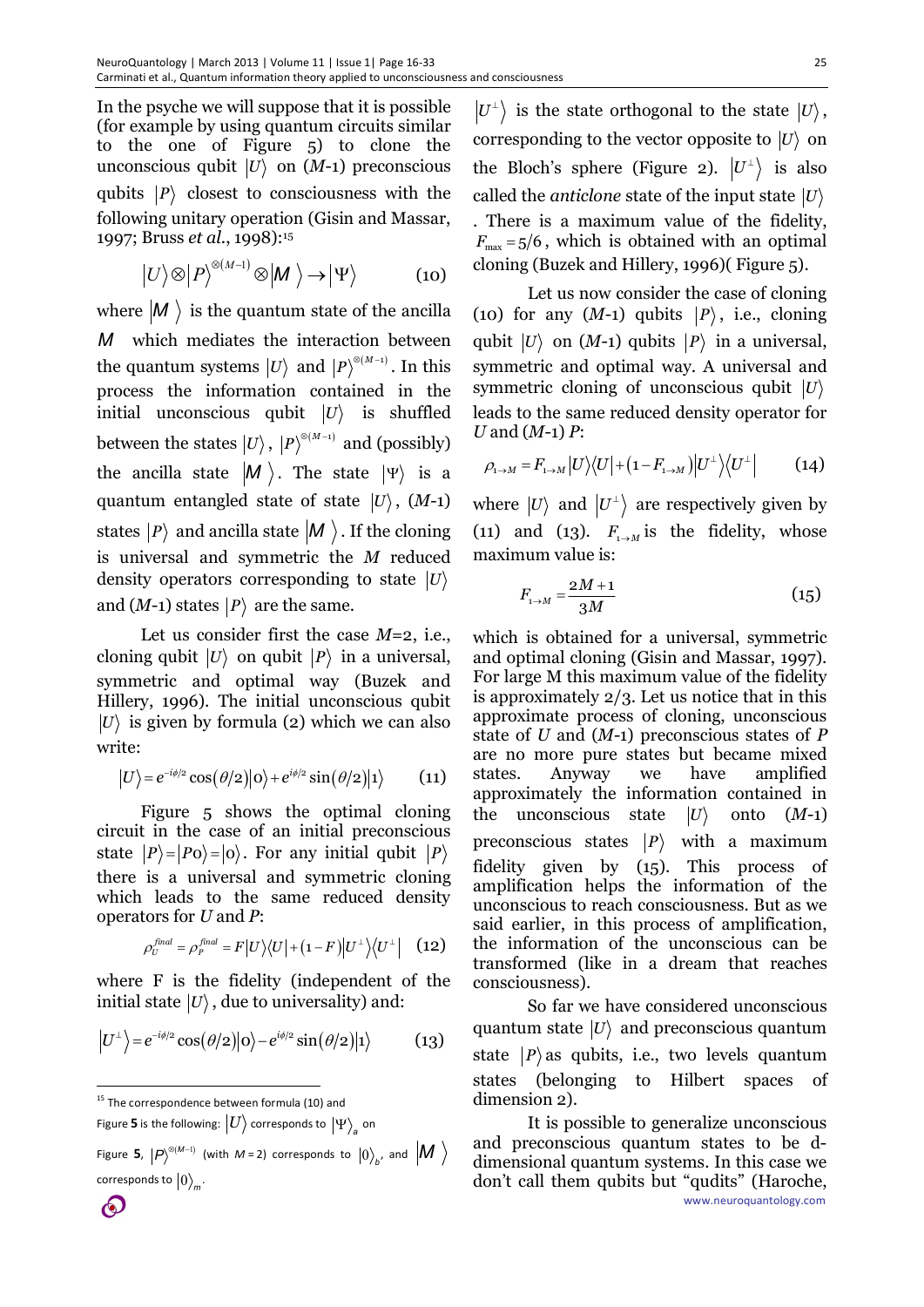2010; Scarani et al., 2005). Those systems can be represented like an angular momentum  $J = (d - 1)/2$  and we can decompose their density operators on a basis of tensorial operators which generalizes the basis of Pauli matrices for greater spaces.

In this case there exists also an optimal symmetric cloning of the unconscious quantum state  $|U\rangle$  onto  $(M-1)$  preconscious quantum state  $|P\rangle$  (Scarani et al., 2005; Keyl and Werner, 1999). The state of each clone is of the form:

$$
\rho_{1\rightarrow M} = \eta_{1\rightarrow M} |U\rangle\langle U| + (1 - \eta_{1\rightarrow M})\frac{I_d}{d}
$$
 (16)

where  $|U\rangle$  is the input unconscious state,  $I_d$  is the identity operator on the d-dimensional Hilbert spaces, and where the shrinking factor  $\eta_{\scriptscriptstyle mM}$  is:

$$
\eta_{1 \to M} = \frac{M + d}{M(1 + d)}\tag{17}
$$

corresponding to an optimal fidelity:

$$
F_{1\to M}\left(d\right) = \frac{1}{M} + \frac{2(M-1)}{M(1+d)}\tag{18}
$$

As in the case of qubits we obtain an amplification of the information contained in the unconscious state  $|U\rangle$  onto  $(M-1)$ preconscious states  $|P\rangle$ . This amplification of the information is approximate, with a maximum fidelity given by (181818).

## 6. Consciousness

There are several types of consciousness (van Gulick, 2004; Chalmers, 1995; 1996):

- 1. the awareness of our environment (perceptive consciousness),
- 2. the awareness of a stimulus (probably the same as perceptive consciousness),
- 3. the realization of an unconscious or preconscious state (awake states of consciousness),
- 4. asleep state of consciousness,
- 5. self-awareness,
- 6. active consciousness and passive consciousness,
- 7. awareness of synchronicity phenomena (Jung and Pauli, 1955; Martin, 2009),

8. altered consciousness (visions, voices...) (Geels, 2011).

#### a. Perceptive consciousness

When we see a (classical) object in our environment it is because several photons which have been either scattered (or emitted) by the object strike our eyes. As Zurek (2007) points out: "Observers access directly only the record of state (or object) S made in the environment, an imprint of the original state of S on the state of a fragment of environment E. There are multiple copies of that original that are disseminated, e.g., by the photon environment. We can find out the state of various systems indirectly, because their correlations with  $E$  (which can be quantify using mutual information) allow  $E$  to be  $\alpha$ witness to the state of the system."

Then Zurek goes on: "Objectivity arises because the same information can be obtained independently by many observers from many fragments of E". It is what Zurek calls "redundancy in  $E$ ".

Environment  $E$  acts not only as  $\alpha$ witness to the state of the system S but also as a transfer of information from S to observers.

If S is a quantum system "preferred states of S emerge from dynamics, i.e., from interaction between the system S and environment E. States that are immune to monitoring by the environment<sup>16</sup> are predictable, and at least in that sense the most classical." Those states are called pointerstates (Zurek, 2007).

Coming back to objectivity as discussed by Zurek, for a quantum system S, he asks the question:

> "What is the preferred observable capable of leaving multiple records in E: Only states that can be monitored without getting perturbed can survive long enough to deposit multiple copies of their information - theoretic progeny - in the environment."

> "The crux of the matter - the reason why interaction with the environment can impose classicality - is precisely the emergence of the preferred states. Its role and the basic criterion for singling out preferred pointer-states was discovered when the analogy between the role of the

 $16$  According to Zurek (2007), "states that are immune to monitoring by the environment" are states that remain stable when interacting with the environment.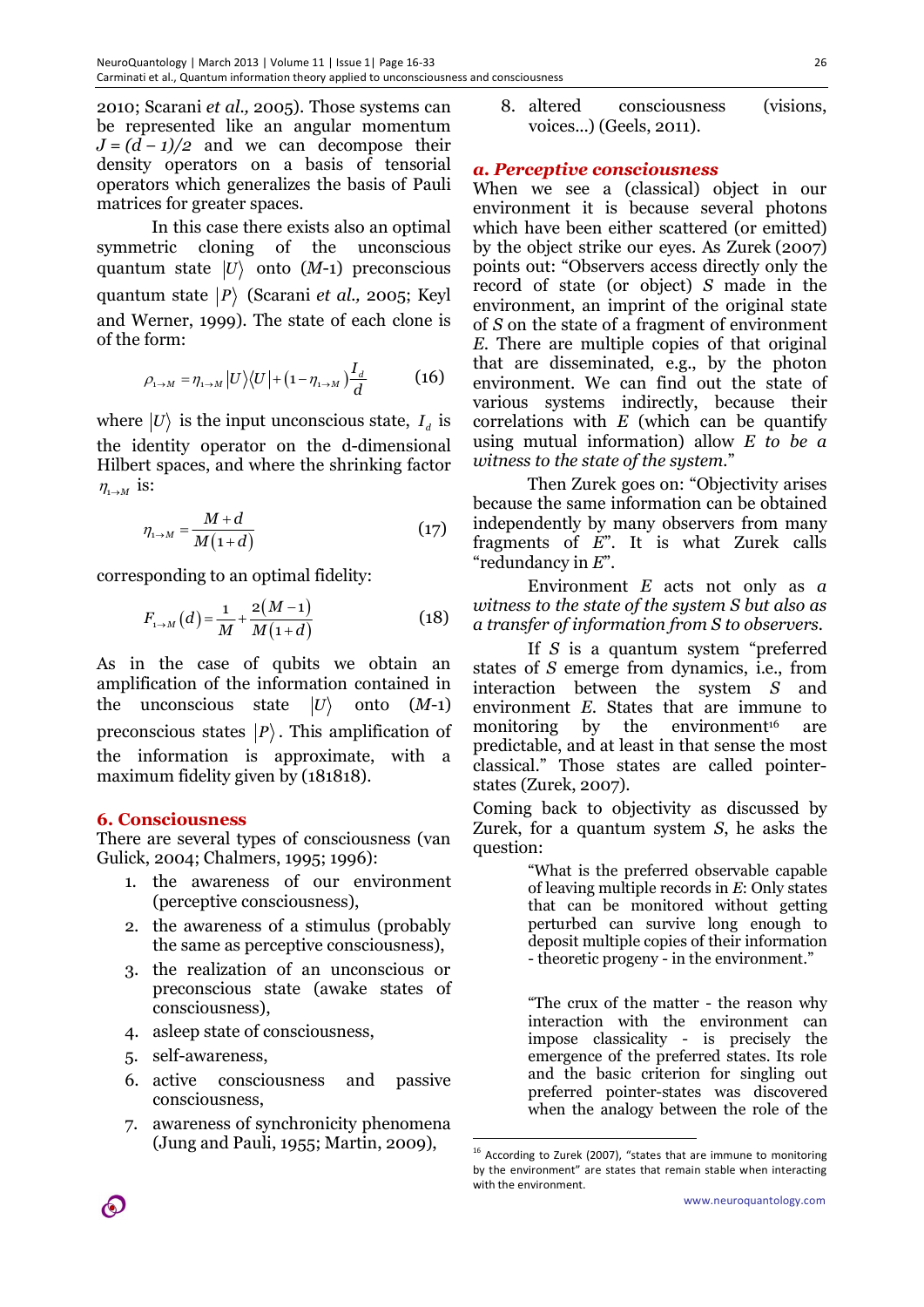environment in decoherence and the role of the apparatus in measurement were understood: What matters is that there are interactions that transfer information and yet leave selected states of the system unaffected. This leads one to einselection to the environment induced superselection of preferred pointer-states" (Zurek, 1981).

As far as information is concerned, "in quantum setting, information and existence become interdependent. The real state is defined and made objective by what is known about it - by the information. "It from bit" comes to mind (Wheeler, 1990). The main ingredient is the environment. E acts as a witness of the quantum state of the "object of interest". It has information - many copies of information - about S. Information must reside somewhere (e.g., in the environment)" (Zurek, 2007).

In another article (Zurek, 1998) Zurek asks the question:

> "Why don't we perceive superpositions?" Then he answers: "This question has a straightforward answer. The very physical state of the observer and, thus, his *identitu* is a reflection of the information he has acquired. Hence, the acquisition of information is not some abstract, physically insignificant act, but a cause of reshaping of the state of the observer."

As far as consciousness is concerned "coherent superpositions of two conscious states will disappear on the decoherence timescale in the presence of the environment." So it is due to the presence of the material environment that we can have only one thought at a time, although one can think about one subject while our consciousness perceives some object in our environment, or listens to some music.



**Figure 6.** Superimposed pictures of a young and an old woman.

## b. Special feature of consciousness

A metaphor for the principle of superposition of states in quantum physics is made up by the superimposed pictures that we show to a subject's eyes. One example is the famous picture on which we see either a young woman or an old one, but not both simultaneously (Figure 6).17 Our consciousness sees one of the two pictures, one of the two "pointer-states", which are composed respectively of the young woman and of the old one, but never see both at the same time. This shows the uniqueness of the result of a measurement made by our consciousness at a definite time.

If we consider the picture of the two women on a sheet, or on the screen of a computer, it is not a quantum system, it is a classical one. Therefore it is not a quantum superposition of two states. However, if we place ourselves at the level of picturing, at the level of the representations of our mental states, we could consider that our brain, or our consciousness, is making a quantum superposition of states from this classical picture. In that case our consciousness is really looking at a quantum superposition of states. When we see the picture blurred, i.e., when we don't see either the young woman or the old one, our consciousness is looking at the interference between the two. On the other hand, when our consciousness sees either the young woman or the old one, it sees the "pointer-states". We should stress that, as far as mental states are concerned by this picture, there is no decoherence phenomenon, because the interferences between the two "pointerstates" are still present. If there would have been decoherence these interferences would have disappeared.

This last point is very important because it shows the difference between mental states and physical states (at least physical "pointer-states").

Let us notice that in the same line of thought, as far as mental states are concerned by this picture, there is no collapse of the wave function (or reduction of the wave packet).

## c. Awareness of unconscious states

The question is: Does an unconscious state come to consciousness in the same way as a state of the external world? The answer seems to be no.

www.neuroquantology.com  $17$  Anonymous German drawing, 1888. See also reference Hill, 1915.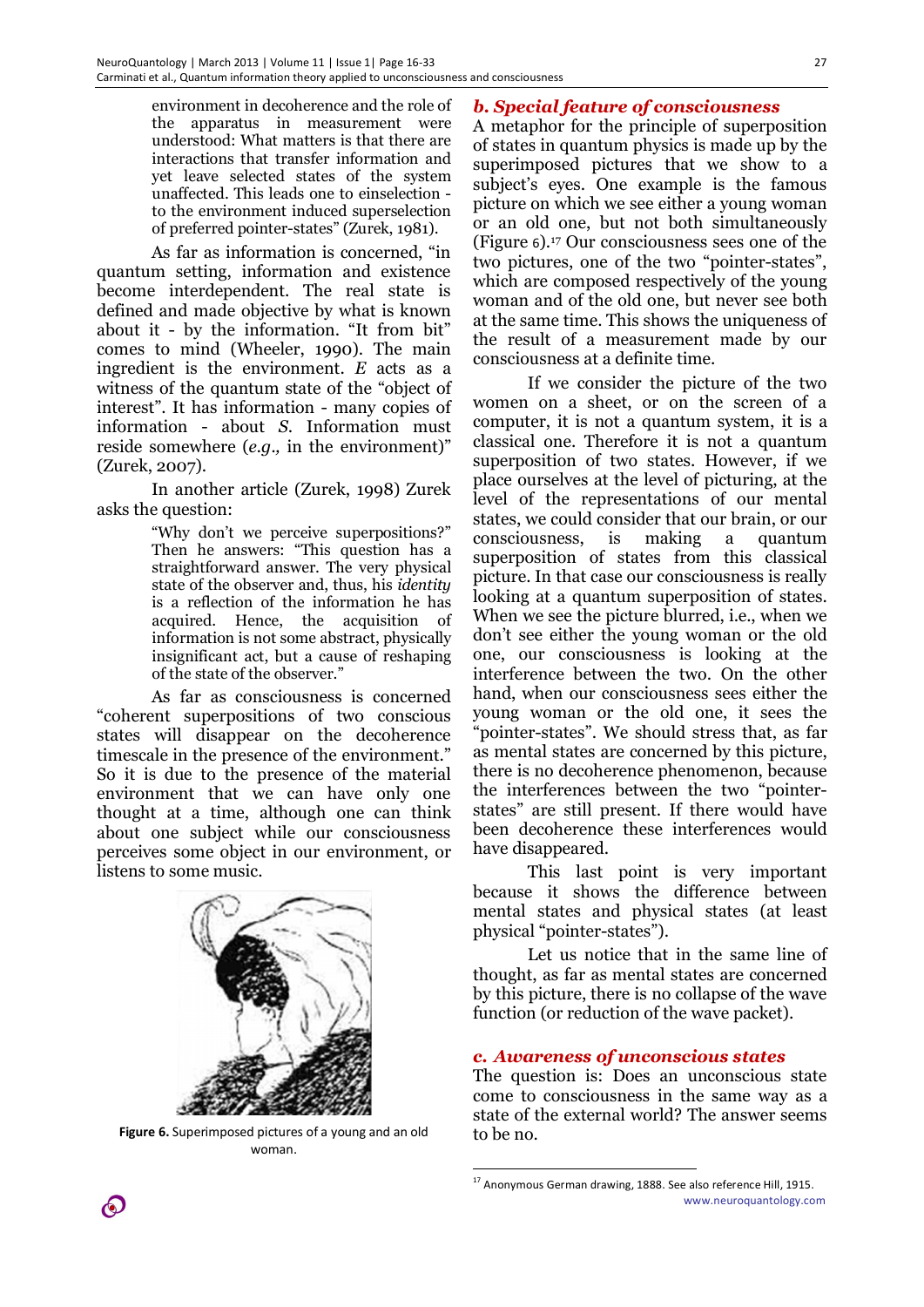There are interactions between unconscious quantum states. Those interactions could be either contact interactions, e.g., between qubits as in formulae  $(4)$ ,  $(6)$  and  $(7)$ , or interactions through exchange of a quantum of a psyche field (like two electrons interact electromagnetically through the exchange of a photon).

In any case we have seen that according to those interactions the information of an unconscious quantum state  $|U\rangle$  (e.g., a qubit) could be transferred in a unitary way to a preconscious state  $|P\rangle$  close to consciousness. If there is amplification of the unconscious quantum information, e.g., from an unconscious qubit  $|U\rangle$  to  $(M − 1)$  preconscious qubits  $|P\rangle$  (with  $M \ge 3$ ), due to the *no-cloning* theorem, this amplification is only approximate, but could be optimal.

Once the unconscious information has become a preconscious one (in a complete or approximate way) the interaction with consciousness will acts as a board of censors. It will let or prevent the information, or part of this information, to reach consciousness. Does this "censor" interaction act in a unitary way? We know that for matter the last step of the transition from quantum to classical (the choice of the pointer-state) is a non-unitary transformation. In order to answer this question for unconscious states, in addition to the comment made at the end of the previous section (6.b), let us point out a difference between unconscious states coming to consciousness and the measurement of an observable of a quantum state of matter.

If we consider a two photon entangled state, in which the polarizations of the two photons are quantum correlated, it forms a non-separable state. If we measure the polarization of one photon, the other photon polarization will be determinate. However the non-separable state, the quantum entangled state, will be destroyed. The measurement will have caused a quantum jump (some sort of collapse) which is a non-unitary transformation.

This is not the case for quantum entangled unconscious states. As an example let consider two twins who buy simultaneously and at a distance two identical neckties without having consulted each other beforehand. When they become conscious of  $\odot$ 

that correlation, contrary to what happens with the photons, it does not destroy their quantum entangled unconscious state. Therefore in this case there is no need to appeal for a quantum jump or a non-unitary transformation. This is general for all unconscious or preconscious states coming to consciousness.

One reason is that the non-separable unconscious system made by the two parts of the twins' unconscious which are quantum entangled is much more complex than the non-separable system made up of two quantum entangled qubits. As already said, another reason is that when we become conscious of a correlation between two unconscious, there is no such thing as decoherence and/or collapse of a wave function.

Let consider the quantum entangled state  $|U, P, C\rangle$ , between unconscious, preconscious and conscious states, given by formula (26) of (Martin, Carminati and Galli Carminati, 2010):

$$
|U,I,C\rangle =e^{-i\phi/2} \cos(\theta/2)|U0\rangle |I0\rangle |C0\rangle+e^{i\phi/2} \cos(\theta/2)|U1\rangle |I1\rangle |C1\rangle
$$
 (19)

If the state  $|Co \rangle$  (e.g., father is dead) comes to consciousness, contrary to what happens in quantum physics, this does not mean that there will be a quantum jump of unconscious state  $|U\rangle$  to  $|U\phi\rangle$ .  $|U\rangle$  will still be given by formula (24) of (Martin, Carminati and Galli Carminati, 2010), perhaps with a slight change of angles  $\theta_U$  and  $\varphi_U$  due to the awareness of state  $|Co\rangle$ .

Therefore there is no need of quantum jump in the awareness of unconscious states. There is no collapse of the wave function either, nor decoherence phenomenon. Unitary transformations are presumably sufficient.

## d. Pointer-states of unconscious quantum systems

Now what about the pointer-states of quantum states in the unconscious domain? As we have seen above, according to Zurek, the pointerstates of a quantum system are those states that are immune to monitoring by the environment and which deposit the same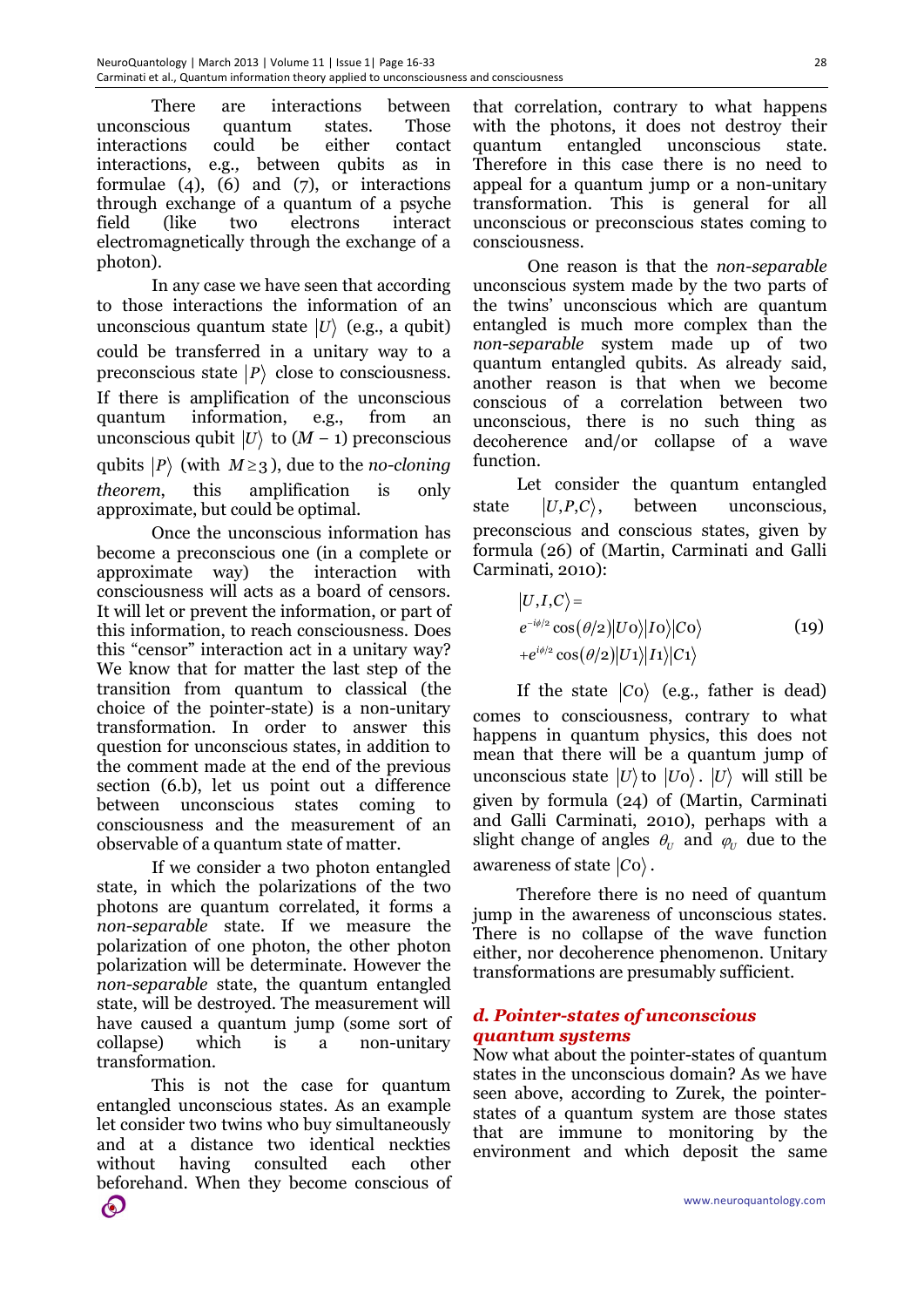information in many fragments of the environment (redundancy).

If we consider the external environment, the pointer-states of perceptive consciousness will be also pointer-states of some unconscious states. But if we consider only the unconscious domain, the problem will be the interaction of an unconscious state with the whole unconscious, including the Collective Unconscious and archetypes.

The fact that there is a decoherence phenomenon for physical quantum system interacting with the environment is due to the randomization of this environment (i.e., the chaotic motion of air molecules or the noncoherence of the light coming from the sun or from an artificial source). We will assume that there is no such randomization in the unconscious. Therefore the unconscious will avoid decoherence.

## 7. Archetypes

We will consider now archetypes and their interactions with other parts of the unconscious, e.g., individual unconscious and the Collective Unconscious (e.g., collective memory states of the human species).

Concerning archetypes, C. G. Jung wrote: "I always find again this misunderstanding which presents the archetype as having a specified content; in other words one makes it a kind of unconscious "representation", if I may put it that way. Therefore it is necessary to make clear that archetypes do not have a specified content; they are only determined in their form and yet to a very limited extent. A primary image has a specified content only when it becomes conscious and is consequently filled with the material of conscious experience" (Jung, 1971: p.576).

Further on Jung wrote: "The archetype in itself is empty; it is a pure formal element, nothing more than a facultas praeformandi (a possibility of pre-formation), a form of representation given a priori" (Jung, 1971: p.576).

Therefore the archetypal representations which appear in fantasies, dreams, delusions and illusions of individuals are different each time they appear to consciousness. "We never make exactly the same dream".

Archetypes are certainly special quantum states. We will call Archetypes (with a big A) those Archetypes that are defined by Jung as "empty of form", i.e. empty of any representation. Those Archetypes are quantum systems which simply contain quantum information. They could be quanta of the Universal Unconscious Quantum Field.

The interaction of those Archetypes with an individual unconscious (especially with memory states) and also with the Collective Unconscious (especially the collective memory states of the human species) will make appear archetypes (with a small a) which will be representations of the Archetypes. Can we consider those archetypes as "pointer-states" of the unconscious? In a sense yes we can. But they are a little more complex than "pointer-states" of a physical quantum system.

## PHILOSOPHORVM.



**Figure 7.** Rebis (Jacob, 1550).

If we consider the spin of the electron, the value of this spin is  $1/2$ . If the physical observable is just the value of this spin we know that this value is 1/2, but we do not have any information about the direction of this spin. Therefore at this level of knowledge there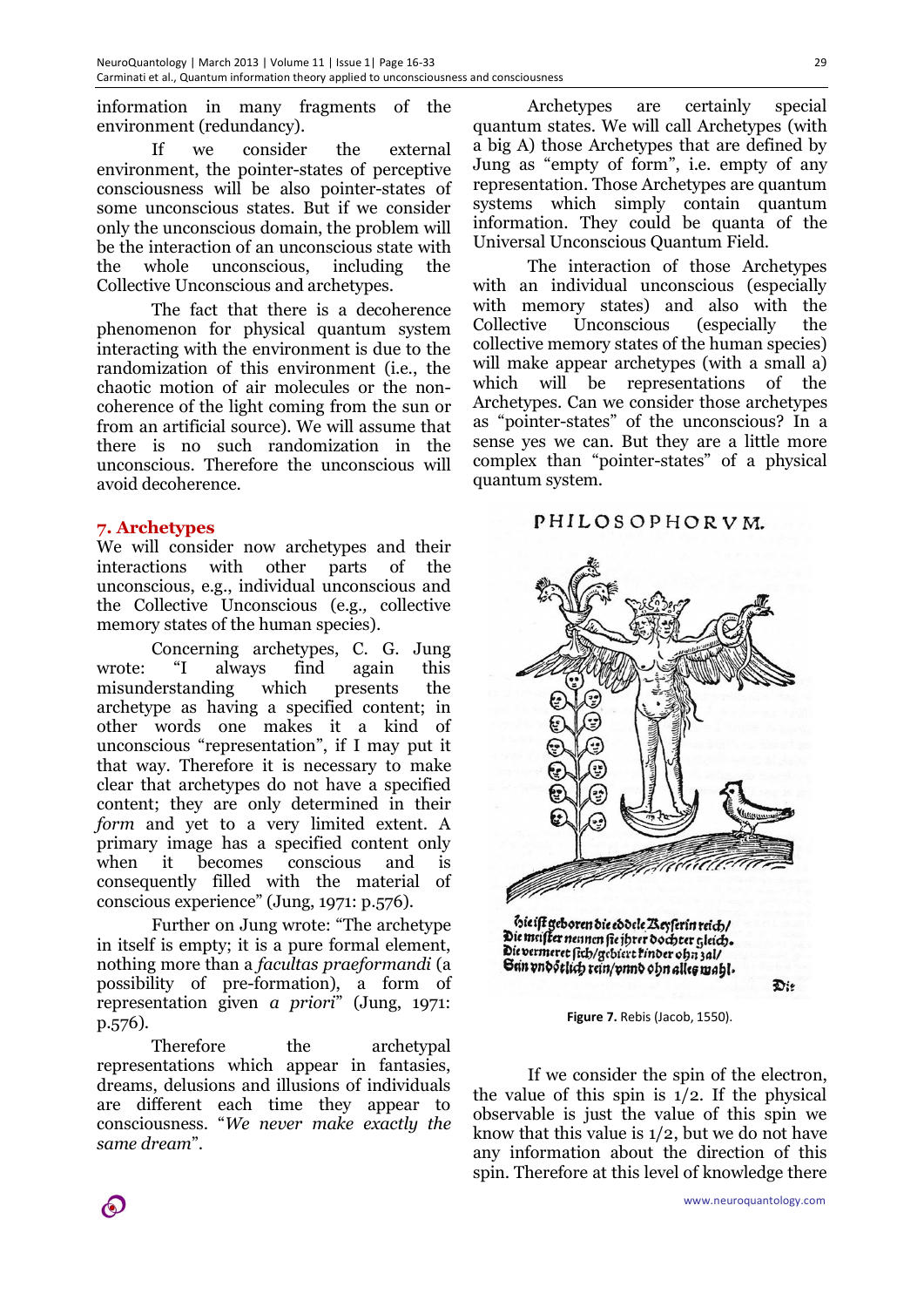is no "pointer-states" of the spin-system (except the value 1/2). To introduce "pointerstates" of this spin-system we need to put the electron in a magnetic field. This will introduce two "pointer-states" along the direction of the magnetic field: up and down. At this point there is no measurement of the spin of the electron, just the determination of "pointer-states". If we do a measurement, in that case there will be a choice of one of the two "pointer-states": up or down. It is very important to note that to define pointer-states of a quantum physical system there is no need to do a measurement but only to put the quantum system in some definite environment.

According to Jung, an archetype (a representation or a symbol of an Archetype) unifies the opposites. A symbol is a pictorial combination of opposites, irreconcilable for human consciousness (like the wave and the corpuscular aspects of matter in quantum physics). Therefore an archetypal symbol is a formulation of a living paradox. In this way all archetypes are conjunctions of opposites.

For example we could consider that Figure 6 is an archetype (a representation of an Archetype). The Archetype would be Time. Now the equivalent of the magnetic field for the spin of the electron would be, in that case, the concept of "Woman", which is a real concept (as Jung said: "some material of conscious experience"). The interaction of Time with the concept of "Woman" will create two opposites (two "pointer-states", like up and down for a spin  $1/2$ : the young woman and the old woman. Figure 6 shows those two "pointer-states" on the same picture, a fact which is different from what happens in quantum physics, because if we measure the spin of the electron we will get up or down, but not both at the same time.

The same process happens in alchemy for the Rebis (Figure 7) which is a representation of the androgynous Mercurius, a symbol of the androgyne or of the hermaphrodite. In this case the Archetype is the concept of Sex. The "material of conscious experience" which will play the role of the magnetic field for the electron spin will be the concept of "Human Being". The interaction of Sex with the concept of "Human Being" will create two opposites, two "pointer-states": male and female. Those two "pointer-states" appear together in the Rebis. The same

archetype can appear as different figures, depending on the cultural context. It can be, as we just have seen, the androgynous Mercurius in alchemy, or the Hindu God Shiva with the two sexes (bas-relief in Elephanta Caves, Figure 8). It can also be those Maya statues, pieces of pottery, with two heads: one male and one female.

We can conclude that, as far as archetypes are concerned, there is a major difference between a measurement in quantum physics and the representation of an Archetype. A measurement in quantum physics gives only one answer (only one pointer-state is chosen). It is what we call the transition from quantum to classical. On the contrary in the representation of an Archetype all "pointer-states" coexist. There is no phenomenon such as a transition from quantum to classical. Nothing becomes classical. Everything remains quantum!



**Figure 8.** Shiva in Elephanta Caves [Martins].

Let us notice that unconscious states are internal states and that, to some extent, consciousness can be regarded as the "experimental" detector of those internal states. The fact that consciousness is also an internal state, i.e. that we are both the subject who observes and the "object" which is observed, could explain this difference of status between "external" quantum states and "internal" quantum states. Thus, this could explain that, contrary to physical states, archetypes (representations of Archetypes) keep their quantum double aspect when they come to consciousness. In a sense archetypes remain in an unfragmented form, whereas physical states appear to us in a fragmented form.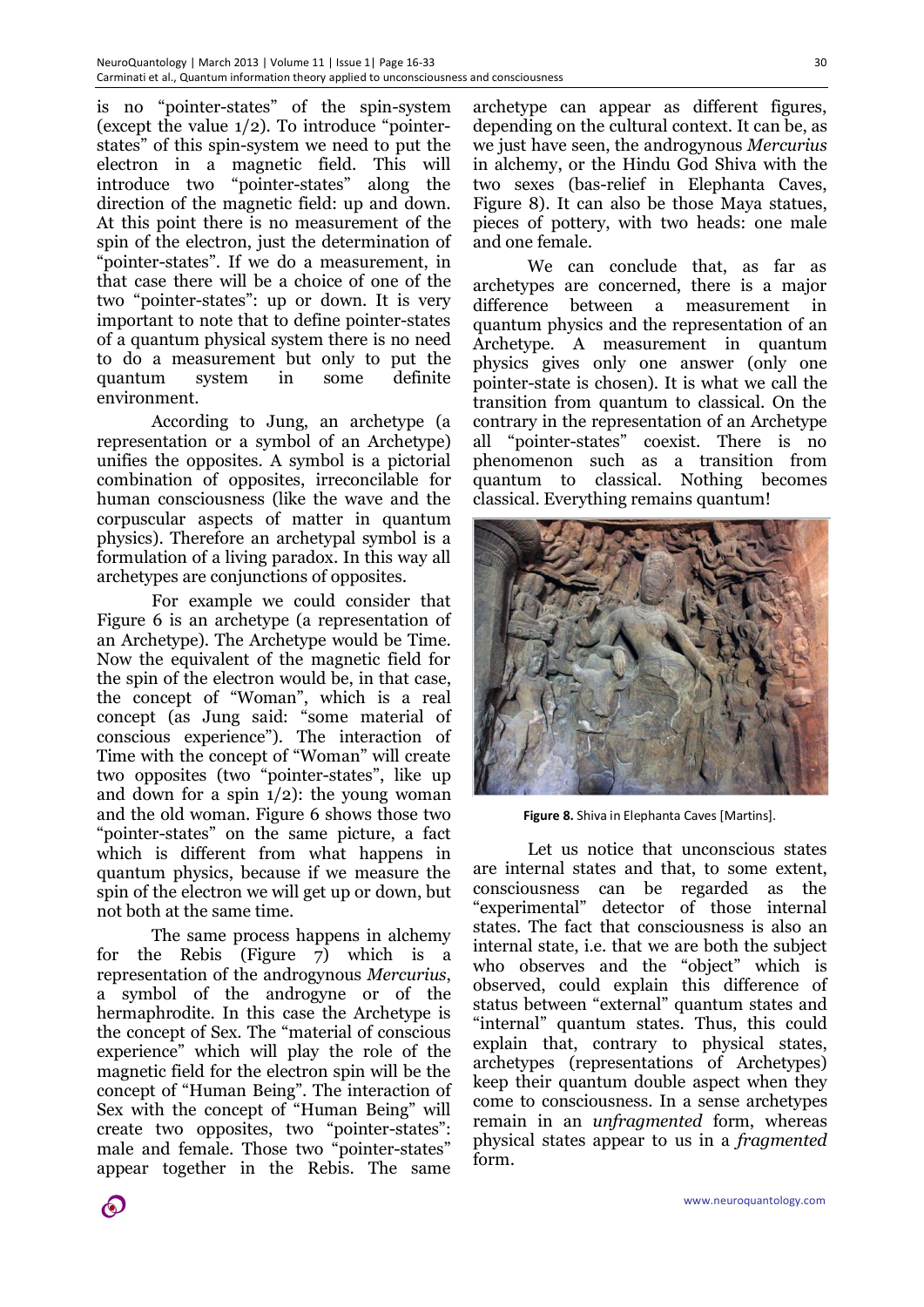## 7.1 Mathematical Archetypes

Now let consider mathematical entities and mathematical theorems. Some people think that they are only creations of the human brain others thinking that they predate their discovery by mathematicians (Changeux and Connes, 1989). For the second ones they are some sort of Archetypes. Mathematicians give them a representation which is immune to monitoring by the environment and which deposit the same information in many fragments of the environment (redundancy). In that meaning those representations are "pointer-states". They satisfy the "objectivity" criterion since they are shared by all mathematicians over the world. They acquire  $a$ relatively objective existence that gives them "a smell of classicality".

What is true for mathematical entities and mathematical theorems is also true for the (physical) laws of Nature. Then one can ask the question: how what appears to be true for mathematical archetypes, i.e. relatively objective existence, is also true for psychological Archetypes? The answer is yes. We have seen that it is possible to give a relatively objective existence to psychological Archetypes through some universal representations. But, contrarily to mathematical or physical archetypes, first they depend on the cultural environment; secondly, they do not get any "smell of classicality", they remain quantum.

## 8.Conclusions

In quantum physics, the existence of a quantum system becomes apparent in a Hilbert space. Space-time is only one representation among many others. Moreover it is not necessarily the most useful representation. Many quantum processes, e.g. quantum entanglement, are a-spatial and atemporal. "Quantum entanglement supports the idea that the world is deeper than the visible, and reveals a domain of existence, which cannot be described with the notions of space and time. In the nonlocal quantum realm there is dependence without time, things are going on but the time doesn't seem to pass here" (Suarez, 2003).

The space-time representation of quantum processes is based on the notion of wave function and on quantum field theory. In this context, by analogy with quantum field theory of matter, we (Baaquie and Martin,

2005) have postulated the existence of an underlying universal mental (unconscious and consciousness) quantum field. It appears that it is a quantum interpretation, in terms of quantum fields, of the layered model of the Collective Unconscious that Jung gave in 1925.

In reference (Galli Carminati and Martin, 2008) we put aside the space-time representation of quantum processes. Thus we studied quantum entanglement between various unconscious, and between unconscious, pre-consciousness and consciousness, through its relational side rather than through its spatiotemporal side. This led us (Martin, Carminati and Galli Carminati, 2010) to quantum information. In our analogy with the theory of NMR, we still had to use some space-time representation through the influence of mental quantum fields.

In this paper we reminded our views on the transfer of information between mental quantum bits (qubits), putting the emphasis on the role of mental quantum fields. To some extent we have combined the space-time representation with the relational one.

In quantum information, there is a nocloning theorem (Wootters and Zurek, 1982). Therefore if we apply it to the amplification of unconscious information, in order for it to reach consciousness, we saw that this amplification will only be approximate, at most optimal. The information of the unconscious will be transformed (like in a dream that reaches consciousness).

Then we dealt with consciousness. We saw that there is a special feature of consciousness which makes the difference with an experimental physics detector. In the latter there is a definite choice of a "pointer-state" which cannot be changed as time goes on. In other words the choice of the "pointer-state" is irreversible. <sup>18</sup> As far as consciousness of

www.neuroquantology.com  $18$  "In fact, for measurement to happen it is not necessary at all that a human observer (conscious or not) is watching the apparatuses. However the very definition of measurement makes relation to human consciousness: An event is "measured", i.e., *irreversibly* registered, only if it is possible for a human observer to become aware of it. … One could assume that amplification in a photomultiplier becomes *irreversible* in principle at a certain level, if beyond this level an operation exceeding the human capabilities would be required to restore the photon's quantum state. When such a level is reached the detector clicks. Such a view combines the subjective and the objective interpretation of measurement: on the one hand no human observer has to be actually present in order that a registration takes place, ... ; on the other hand one defines the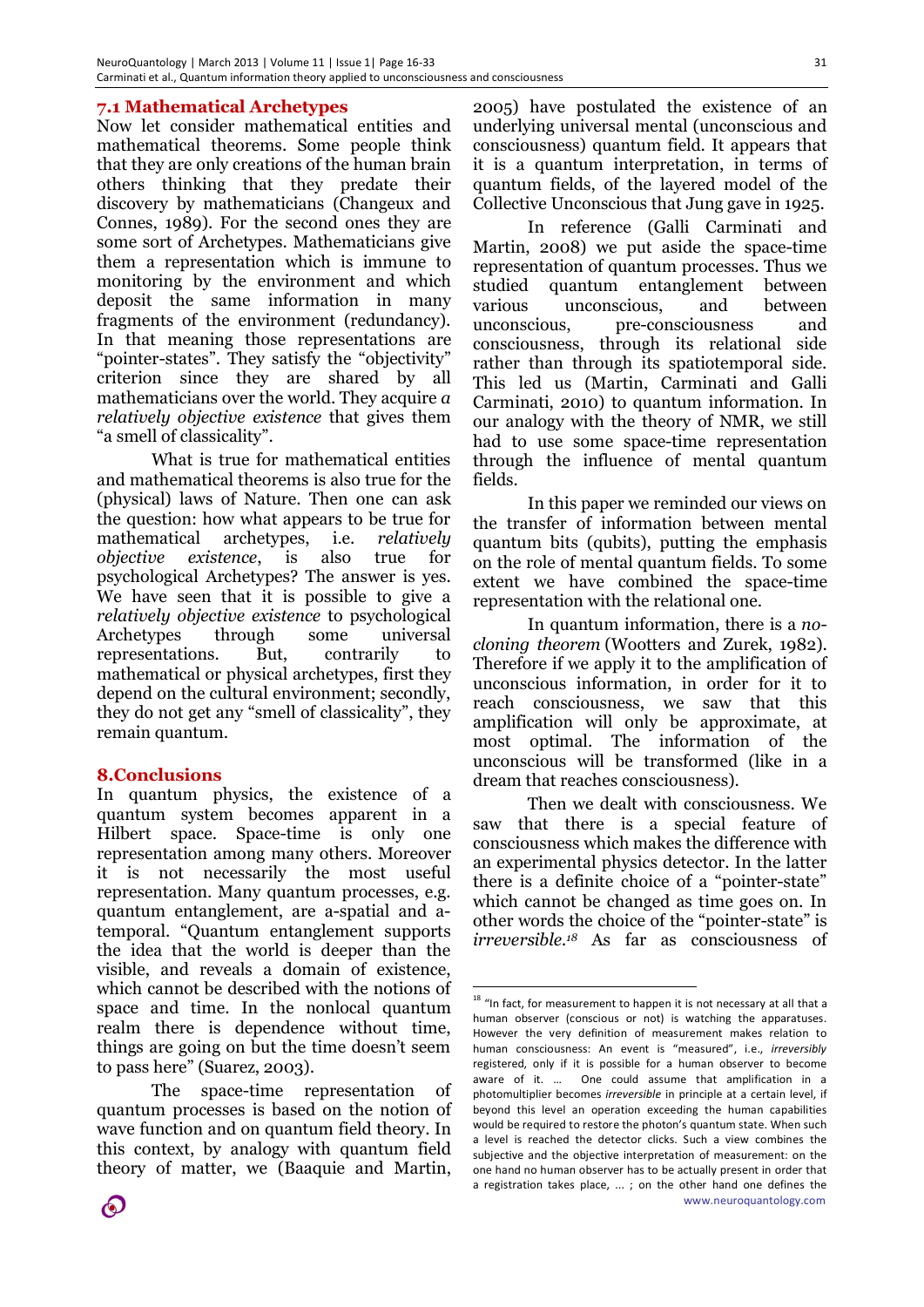mental states is concerned, although at a definite moment there is a definite choice of a "pointer-state", we have shown that there is no such thing as irreversibility. <sup>19</sup> In Figure 6 our consciousness can move from one "pointerstate" to the other, and even see the superposition and the interferences between the two. In the awareness of mental states, and especially unconscious states, there are no such processes like collapse of the wave function or decoherence.

There are various views about consciousness. One, which is assumed by most neuroscientists, is the materialist view (Seth et al., 2006). This view postulates that consciousness is an emergent property of the brain reducible to its neural complexity. Then, there is the view followed in this paper: consciousness is assumed to be an immaterial universal quantum field (Baaquie and Martin, 2005; Eccles, 1994), for which any individual consciousness is a particular excitation of this underlying universal mental quantum field. In this view, consciousness is not reducible to the neural complexity of the brain, but is correlated to it (probably via quantum entanglement). However, there is a third view, which takes its roots in the fact that quantum entanglement is "controlled" from outside space-time.<sup>20</sup> <sup>20</sup> This view assumes that consciousness is an entity which acts from outside space-time: "It is well known that quantum physics supports experimental metaphysics: Nothing speaks against considering mind and consciousness quantum-mechanical states of the brain. Actually, self-organization is another way of saying that random neural dynamics is controlled from outside space-time by unobservable principles like free will $21$  and consciousness: Self-organization of the brain is synonymous to organization by the Self" (Suarez, 2008).

 $\overline{a}$ 

 $\odot$ 

This article finishes with some thoughts about Archetypes, a concept introduced by C. G. Jung (1971: p.576). We tried to see if it could be a quantum concept. This led us to two different notions: Archetypes (with a big A) which are quantum systems empty of any representation, and archetypes (with a small a) which will be representations of the Archetypes. Even if they are representations of the Archetypes, archetypes remain quantum; they don't become "classical". This point of view seems quite plausible.

#### References

- Baaquie BE and Martin F. Quantum Psyche Quantum Field Theory of the Human Psyche. NeuroQuantology 2005;  $3(1): 7-42.$
- Beck F and Eccles JC. Quantum processes in the brain: a scientific basis of consciousness. Ninchi Kagaku (Cognitive Studies); Bull Japanese Cogn Sci Soc 1998; 5:95-109.
- Bohm D. Wholeness and the Implicate Order, Routledge, London, 1980.
- Bruss D, DiVincenzo DP, Ekert A, Fuchs CA, Macchiavello C and Smolin JA. Optimal universal and state-dependent quantum cloning. Phys Rev A 1998; 57: 2368.
- Buzek V and Hillery M. Quantum copying: beyond the nocloning theorem. Phys Rev A 1996; 54: 1844.

<sup>&#</sup>x27;collapse' or 'reduction' with relation to the capabilities of the human observer" (Suarez, 2008; d'Espagnat, 2006).

 $\theta$  Let us point out that this is not true for perceptive consciousness of the external world, and also for our choices and actions. In those cases there is *irreversibility*.

<sup>&</sup>lt;sup>3</sup> "In the quantum world, correlations have their own causes, nonreducible to those of events, and they are insensitive to space and time" (Gisin *et al.,* 2002).<br><sup>21</sup> According to Anton Zeilinger (2006), there exist *two freedoms*: "first

the freedom of the experimenter in choosing the measuring equipment - that depends on my freedom of will; and then the freedom of nature in giving me the answer it pleases. The one freedom conditions the other, so to speak. This is a very fine property. It's too bad the philosophers don't spend more time thinking about it".